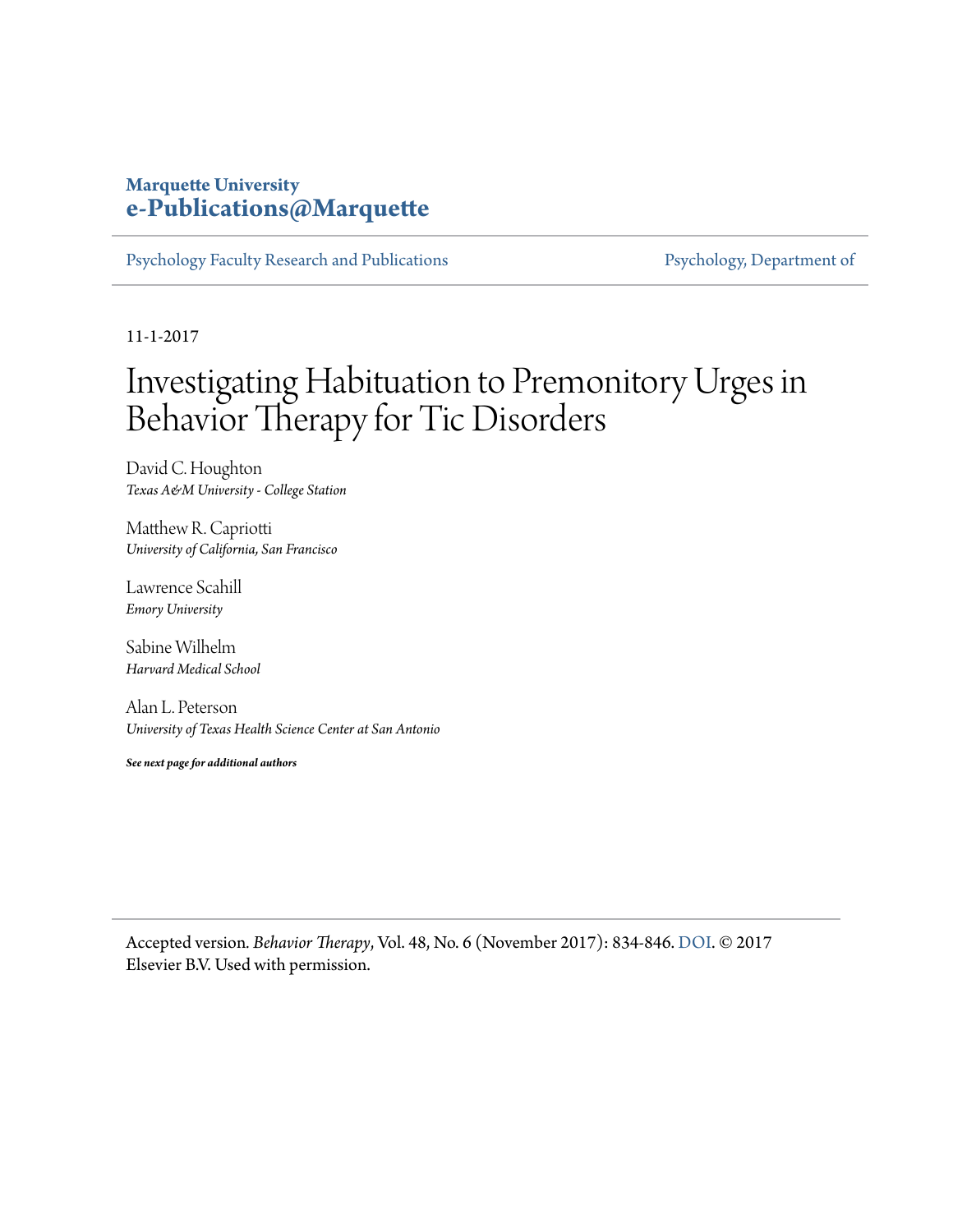### **Authors**

David C. Houghton, Matthew R. Capriotti, Lawrence Scahill, Sabine Wilhelm, Alan L. Peterson, John T. Walkup, John Piacentini, and Douglas W. Woods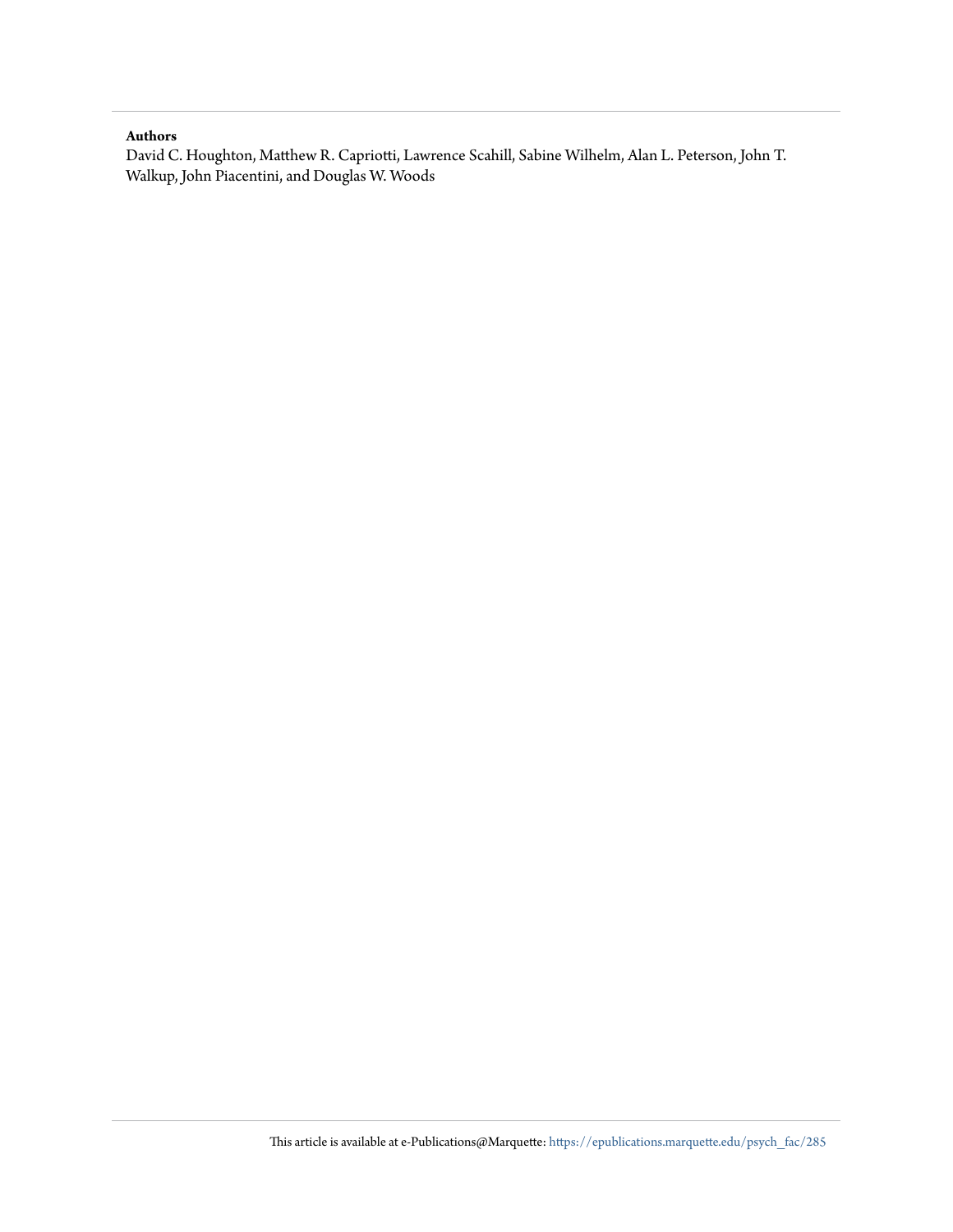**Marquette University**

## **e-Publications@Marquette**

### *Psychology Faculty Research and Publications/College of Arts and Sciences*

*This paper is NOT THE PUBLISHED VERSION;* **but the author's final, peer-reviewed manuscript.** The published version may be accessed by following the link in the citation below.

*Behavior Therapy*, Vol. 48, No. 6 (2017): 834-846. [DOI.](https://doi.org/10.1016/j.beth.2017.08.004) This article is © Elsevier and permission has been granted for this version to appear in [e-Publications@Marquette.](http://epublications.marquette.edu/) Elsevier does not grant permission for this article to be further copied/distributed or hosted elsewhere without the express permission from Elsevier.

# Investigating Habituation to Premonitory Urges in Behavior Therapy for Tic Disorders

David C. [Houghton](https://www.sciencedirect.com/science/article/pii/S0005789417300916?via%3Dihub#!) Texas A&M University [Matthew R.](https://www.sciencedirect.com/science/article/pii/S0005789417300916?via%3Dihub#!) Capriotti San Jose State University University of California San Francisco [Lawrence D.](https://www.sciencedirect.com/science/article/pii/S0005789417300916?via%3Dihub#!) Scahill Emory University Sabine [Wilhelm](https://www.sciencedirect.com/science/article/pii/S0005789417300916?via%3Dihub#!) Massachusetts General Hospital/Harvard Medical School Alan L. [Peterson](https://www.sciencedirect.com/science/article/pii/S0005789417300916?via%3Dihub#!) University of Texas Health Science Center at San Antonio John T. [Walkup](https://www.sciencedirect.com/science/article/pii/S0005789417300916?via%3Dihub#!) Weill Cornell Medical College of Cornell University John [Piacentini](https://www.sciencedirect.com/science/article/pii/S0005789417300916?via%3Dihub#!) University of California Los Angeles [Douglas W.](https://www.sciencedirect.com/science/article/pii/S0005789417300916?via%3Dihub#!) Woods Marquette University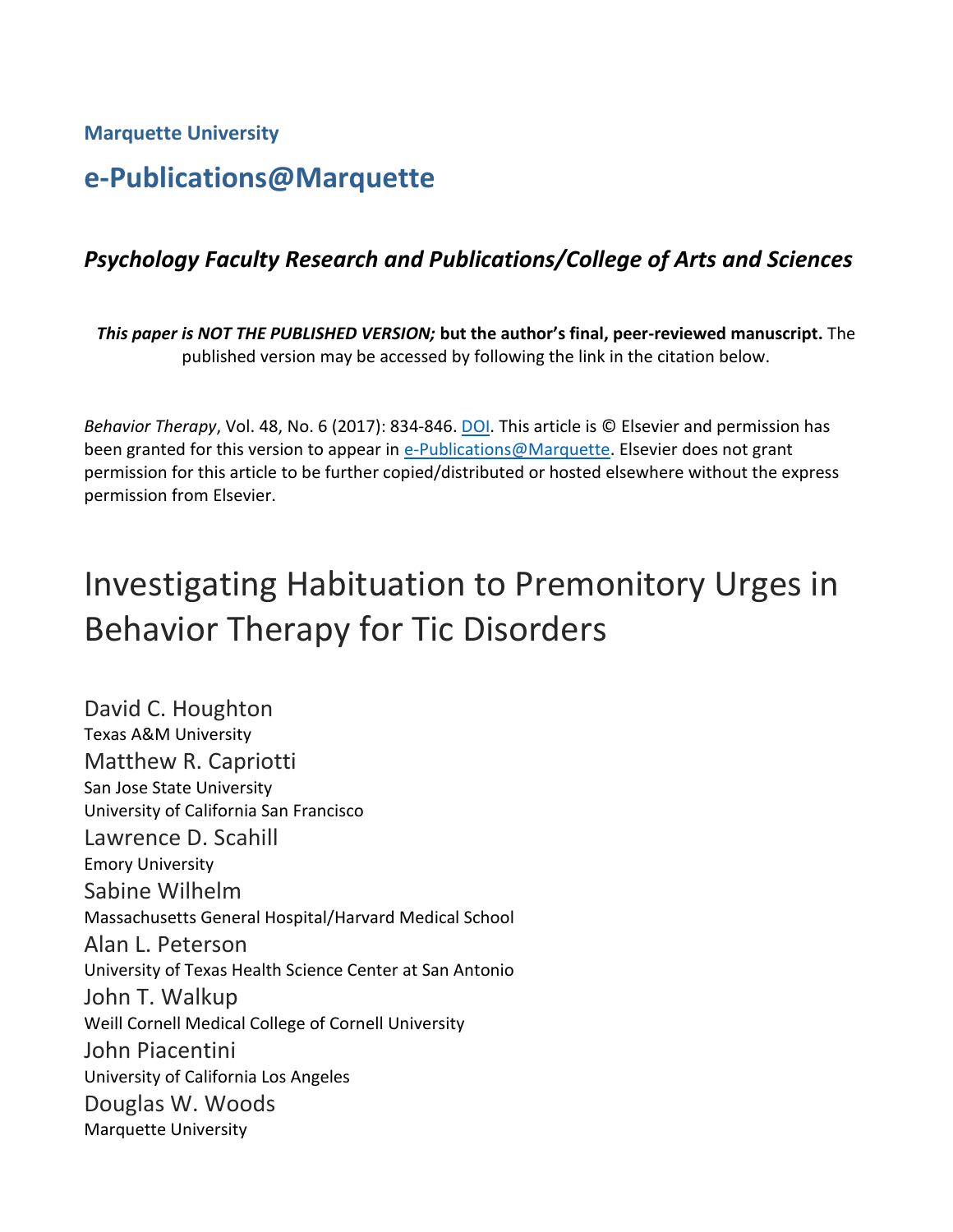### Abstract

Behavior therapy is effective for Persistent [Tic Disorders](https://www.sciencedirect.com/topics/medicine-and-dentistry/tic-disorder) (PTDs), but behavioral processes facilitating tic reduction are not well understood. One process, habituation, is thought to create tic reduction through decreases in premonitory urge severity. The current study tested whether premonitory urges decreased in youth with PTDs (*N* = 126) and adults with PTDs (*N* = 122) who participated in parallel [randomized clinical trials](https://www.sciencedirect.com/topics/medicine-and-dentistry/randomized-clinical-trial) comparing behavior therapy to [psychoeducation](https://www.sciencedirect.com/topics/medicine-and-dentistry/psychoeducation) and supportive therapy (PST). Trends in premonitory urges, tic severity, and treatment outcome were analyzed according to the predictions of a habituation model, whereby urge severity would be expected to decrease in those who responded to behavior therapy. Although adults who responded to behavior therapy showed a significant trend of declining premonitory urge severity across treatment, results failed to demonstrate that behavior therapy specifically caused changes in premonitory urge severity. In addition, reductions in premonitory urge severity in those who responded to behavior therapy were significant greater than those who did not respond to behavior therapy but no different than those who responded or did not respond to PST. Children with PTDs failed to show any significant changes in premonitory urges. Reductions in premonitory urge severity did not mediate the relationship between treatment and outcome in either adults or children. These results cast doubt on the notion that habituation is the therapeutic process underlying the effectiveness of behavior therapy, which has immediate implications for the psychoeducation and therapeutic rationale presented in clinical practice. Moreover, there may be important developmental changes in premonitory urges in PTDs, and alternative models of therapeutic change warrant investigation.

### Keywords

Tics, psychotherapy, behavior therapy, habituation

Persistent [tic disorders](https://www.sciencedirect.com/topics/medicine-and-dentistry/tic-disorder) (PTDs) such as Tourette's Disorder (also known as Tourette's syndrome) are [neurodevelopmental disorders](https://www.sciencedirect.com/topics/medicine-and-dentistry/neurodevelopmental-disorder) characterized by the presence of tics for at least 1 year [\(American](https://www.sciencedirect.com/science/article/pii/S0005789417300916?via%3Dihub#bb0025)  [Psychiatric Association, 2013\)](https://www.sciencedirect.com/science/article/pii/S0005789417300916?via%3Dihub#bb0025). Tics are repetitive motor movements (e.g., hard blinking and head jerking) and vocalizations (e.g., grunting and repetition of words or phrases) that can cause significant functional impairment and distress [\(Houghton, Alexander, & Woods, 2016\)](https://www.sciencedirect.com/science/article/pii/S0005789417300916?via%3Dihub#bb0210). PTDs primarily affect children and have a waxing-to-waning developmental course. The age of tic onset tends to be between 4 and 6 years, and tics reach peak severity between ages 10–12 and often decline in severity during late adolescence [\(Bloch & Leckman, 2009\)](https://www.sciencedirect.com/science/article/pii/S0005789417300916?via%3Dihub#bb0070). However, nearly one quarter of individuals with PTDs experience chronic tic symptoms into adulthood [\(Bloch and Leckman, 2009,](https://www.sciencedirect.com/science/article/pii/S0005789417300916?via%3Dihub#bb0070) [Groth et al., 2017,](https://www.sciencedirect.com/science/article/pii/S0005789417300916?via%3Dihub#bb0165) [Leckman et al., 1998\)](https://www.sciencedirect.com/science/article/pii/S0005789417300916?via%3Dihub#bb0265).

PTDs can be treated effectively with behavior therapy (Capriotti [et al., 2014,](https://www.sciencedirect.com/science/article/pii/S0005789417300916?via%3Dihub#bb0100) [Cook and Blacher, 2007,](https://www.sciencedirect.com/science/article/pii/S0005789417300916?via%3Dihub#bb0115) [Piacentini et al., 2010,](https://www.sciencedirect.com/science/article/pii/S0005789417300916?via%3Dihub#bb0295) [McGuire et al., 2014,](https://www.sciencedirect.com/science/article/pii/S0005789417300916?via%3Dihub#bb0285) [Wilhelm et al., 2012\)](https://www.sciencedirect.com/science/article/pii/S0005789417300916?via%3Dihub#bb0370), which is thought to facilitate conditioning experiences central to promoting tic reduction. Behavioral interventions approach tics as being initiated by aberrant neural functioning but perpetuated largely by conditioning processes surrounding core PTD symptoms [\(Conelea and Woods, 2008,](https://www.sciencedirect.com/science/article/pii/S0005789417300916?via%3Dihub#bb0110) [Himle et al., 2006,](https://www.sciencedirect.com/science/article/pii/S0005789417300916?via%3Dihub#bb0200) [Himle et al., 2014\)](https://www.sciencedirect.com/science/article/pii/S0005789417300916?via%3Dihub#bb0190). Indeed, a neurobehavioral perspective on tics acknowledges that tics are supported by motor hyperexcitability within fronto-striatal neural circuits [\(Albin & Mink, 2006\)](https://www.sciencedirect.com/science/article/pii/S0005789417300916?via%3Dihub#bb0020), but tics are maintained, in part, by operant reinforcement and respondent associations (reviewed by [Himle et al., 2006\)](https://www.sciencedirect.com/science/article/pii/S0005789417300916?via%3Dihub#bb0200). One crucial aspect of these conditioning processes involves the functional relation between certain [somatic](https://www.sciencedirect.com/topics/medicine-and-dentistry/somatics)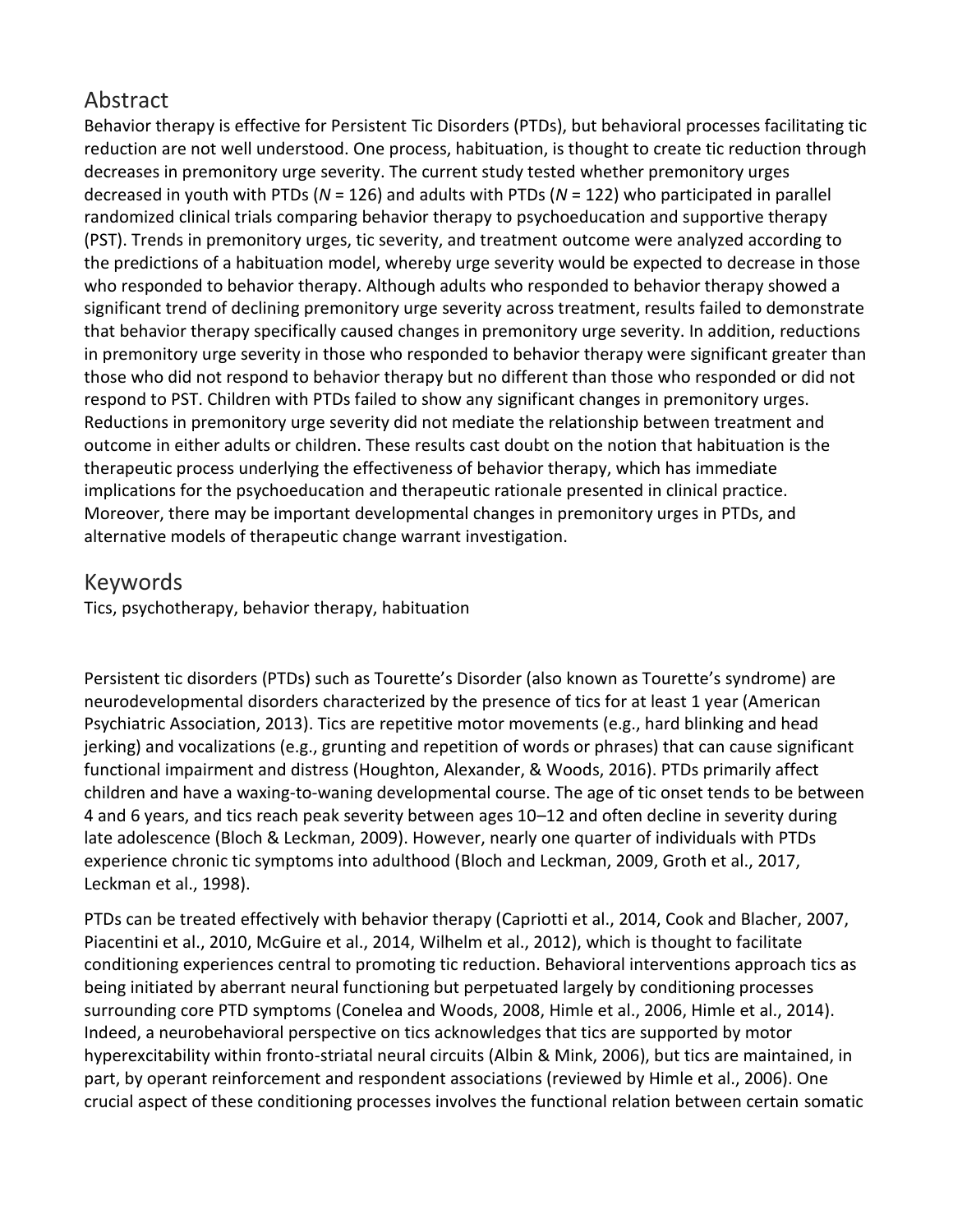phenomena, known as premonitory urges (PMUs), and tics (reviewed by [Houghton, Capriotti, Conelea,](https://www.sciencedirect.com/science/article/pii/S0005789417300916?via%3Dihub#bb0215)  [& Woods, 2014\)](https://www.sciencedirect.com/science/article/pii/S0005789417300916?via%3Dihub#bb0215).

A substantial body of literature has shown that individuals with PTDs experience PMUs, which are aversive sensations that precede and accompany tics [\(Cohen and Leckman, 1992,](https://www.sciencedirect.com/science/article/pii/S0005789417300916?via%3Dihub#bb0105) [Kurlan et al., 1989,](https://www.sciencedirect.com/science/article/pii/S0005789417300916?via%3Dihub#bb0235) [Kwak et al., 2003,](https://www.sciencedirect.com/science/article/pii/S0005789417300916?via%3Dihub#bb0240) [Leckman et al., 1994,](https://www.sciencedirect.com/science/article/pii/S0005789417300916?via%3Dihub#bb0260) [Leckman et al., 1993,](https://www.sciencedirect.com/science/article/pii/S0005789417300916?via%3Dihub#bb0255) [Woods et al., 2005\)](https://www.sciencedirect.com/science/article/pii/S0005789417300916?via%3Dihub#bb0390). Patients describe these experiences as various feelings of unfulfillment, irritation, and musculoskeletal tension [\(Bliss,](https://www.sciencedirect.com/science/article/pii/S0005789417300916?via%3Dihub#bb0065)  [Cohen, & Freedman, 1980\)](https://www.sciencedirect.com/science/article/pii/S0005789417300916?via%3Dihub#bb0065). Whereas early conceptualizations considered tics to be involuntary [\(Caine,](https://www.sciencedirect.com/science/article/pii/S0005789417300916?via%3Dihub#bb0085)  [Polinsky, Kartzinel, & Ebert, 1979\)](https://www.sciencedirect.com/science/article/pii/S0005789417300916?via%3Dihub#bb0085), accounts of PMU phenomena suggested that tics are better characterized as somewhat volitional and instigated by highly aversive PMUs, which are alleviated upon ticcing [\(Evers and van de Wetering, 1994,](https://www.sciencedirect.com/science/article/pii/S0005789417300916?via%3Dihub#bb0140) [Kane, 1994,](https://www.sciencedirect.com/science/article/pii/S0005789417300916?via%3Dihub#bb0225) [Lang, 1991\)](https://www.sciencedirect.com/science/article/pii/S0005789417300916?via%3Dihub#bb0245). Several studies have supported this notion using an experimental paradigm comparing periods in which tic suppression is intermittently reinforced by monetary reward with periods when participants are instructed to tic freely and suppression is not rewarded (e.g., [Capriotti et al., 2014,](https://www.sciencedirect.com/science/article/pii/S0005789417300916?via%3Dihub#bb0090) [Himle et al., 2007,](https://www.sciencedirect.com/science/article/pii/S0005789417300916?via%3Dihub#bb0195) [Woods and](https://www.sciencedirect.com/science/article/pii/S0005789417300916?via%3Dihub#bb0375)  [Himle, 2004\)](https://www.sciencedirect.com/science/article/pii/S0005789417300916?via%3Dihub#bb0375). Results of these studies showed that tics can be suppressed for brief periods and that PMU strength increased during reinforced tic suppression and decreased during breaks from suppression. Furthermore, a recent study found that PMU strength increases prior to ticcing and decreases after ticcing [\(Brandt, Beck, Sajin, Baaske, et al., 2016\)](https://www.sciencedirect.com/science/article/pii/S0005789417300916?via%3Dihub#bb0080).

The neurobehavioral model of PTDs posits that the short-term reductions in PMUs following tic completion result in longer-term strengthening or maintenance of tics and PMUs [\(Himle et al., 2006\)](https://www.sciencedirect.com/science/article/pii/S0005789417300916?via%3Dihub#bb0200). When individuals engage in prolonged tic suppression, they experience PMUs without ticcing, and PMUs are thought to dissipate [\(Woods et al., 2008\)](https://www.sciencedirect.com/science/article/pii/S0005789417300916?via%3Dihub#bb0385). Thus, tic suppression might facilitate a PMU habituation process whereby repeated exposure to the PMU results in decreased physiological response to PMUs and similar sensory stimuli [\(Evers and van de Wetering, 1994,](https://www.sciencedirect.com/science/article/pii/S0005789417300916?via%3Dihub#bb0140) [Himle et al., 2006,](https://www.sciencedirect.com/science/article/pii/S0005789417300916?via%3Dihub#bb0200) [Hoogduin et al., 1997,](https://www.sciencedirect.com/science/article/pii/S0005789417300916?via%3Dihub#bb0205) [Verdellen et al., 2008,](https://www.sciencedirect.com/science/article/pii/S0005789417300916?via%3Dihub#bb0355) [Woods et al., 2000\)](https://www.sciencedirect.com/science/article/pii/S0005789417300916?via%3Dihub#bb0380). PMU habituation is thought to occur both within individual periods of tic suppression (i.e., within treatment sessions) and between periods of suppression (i.e., across sessions). The notion of PMU habituation through tic suppression is similar to the rationale underlying exposure and response prevention (ERP) for [obsessive-compulsive disorder](https://www.sciencedirect.com/topics/medicine-and-dentistry/obsessive-compulsive-disorder) [\(Abramowitz, 1996\)](https://www.sciencedirect.com/science/article/pii/S0005789417300916?via%3Dihub#bb0010). However, ERP-based behavioral treatments for PTDs are thought to work by having clients engage in prolonged tic suppression and learn to habituate to the accompanying increases in PMUs [\(Verdellen, Keijsers, Cath, & Hoogduin, 2004\)](https://www.sciencedirect.com/science/article/pii/S0005789417300916?via%3Dihub#bb0360), whereas ERP for obsessivecompulsive disorder (OCD) involves deliberate exposure to fear-evoking stimuli and prevention of rituals and/or [avoidance behaviors.](https://www.sciencedirect.com/topics/medicine-and-dentistry/avoidant-personality-disorder)

Studies investigating PMU habituation have yielded mixed results. The first study to systematically investigate PMU habituation reported on 4 patients with Tourette's Disorder (3 adults and 1 child) who received 10 sessions of ERP for PTDs [\(Hoogduin et al., 1997\)](https://www.sciencedirect.com/science/article/pii/S0005789417300916?via%3Dihub#bb0205). Repeated-measures data from 3 of the 4 participants showed evidence of short-term PMU habituation within sessions (i.e., decreases in urge ratings at the end of a session relative to the beginning of those same sessions). In an open trial of 19 adults and children with PTDs who received the same ERP treatment protocol, longitudinal analyses showed evidence of PMU habituation both within and between sessions [\(Verdellen et al., 2008\)](https://www.sciencedirect.com/science/article/pii/S0005789417300916?via%3Dihub#bb0355). However, three studies found a lack of evidence for within-session PMU habituation using differential reinforcement for tic suppression paradigms lasting 25–80 minutes [\(Capriotti et al., 2014,](https://www.sciencedirect.com/science/article/pii/S0005789417300916?via%3Dihub#bb0090) [Himle et al.,](https://www.sciencedirect.com/science/article/pii/S0005789417300916?via%3Dihub#bb0195)  [2007,](https://www.sciencedirect.com/science/article/pii/S0005789417300916?via%3Dihub#bb0195) [Specht et al., 2013\)](https://www.sciencedirect.com/science/article/pii/S0005789417300916?via%3Dihub#bb0330).

These mixed findings may be at least partially due to methodological inconsistencies and shortcomings. First, studies examining PMU habituation have used samples of differing age ranges, despite the fact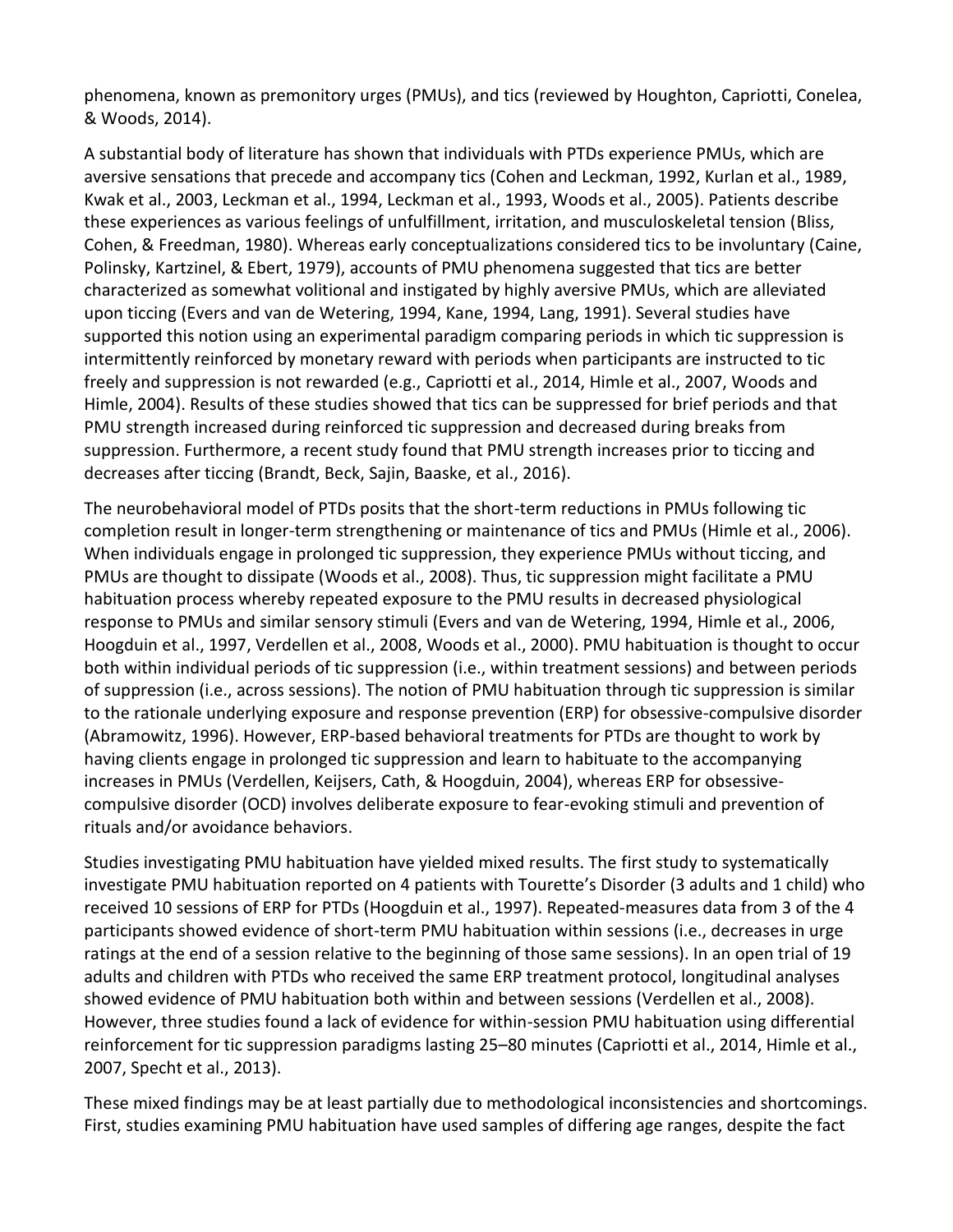that there are important age-based differences in PMUs. Research has shown that while a majority of persons with PTDs aged 9 years or older report some type of PMU, younger children are less likely to report PMUs [\(Banaschewski et al., 2003,](https://www.sciencedirect.com/science/article/pii/S0005789417300916?via%3Dihub#bb0035) [Leckman et al., 1993,](https://www.sciencedirect.com/science/article/pii/S0005789417300916?via%3Dihub#bb0255) [Woods et al., 2005\)](https://www.sciencedirect.com/science/article/pii/S0005789417300916?via%3Dihub#bb0390), suggesting younger children may show a less clear association between PMUs and tics throughout treatment. Indeed, studies that showed positive evidence of PMU habituation included both adults and children but were weighted toward adults [\(Hoogduin et al., 1997,](https://www.sciencedirect.com/science/article/pii/S0005789417300916?via%3Dihub#bb0205) [Verdellen et al., 2008\)](https://www.sciencedirect.com/science/article/pii/S0005789417300916?via%3Dihub#bb0355). For example, the sample in Verdellen et al. had a mean age of 23, and in the study by Hoogduin et al., the three participants who showed evidence of PMU habituation were adults while the one participant showing no PMU habituation was a child. By comparison, the studies that reported a lack of evidence for PMU habituation used younger samples consisting of children and adolescents [\(Capriotti et al., 2014,](https://www.sciencedirect.com/science/article/pii/S0005789417300916?via%3Dihub#bb0090) [Capriotti et al., 2014,](https://www.sciencedirect.com/science/article/pii/S0005789417300916?via%3Dihub#bb0100) [Himle et al., 2007,](https://www.sciencedirect.com/science/article/pii/S0005789417300916?via%3Dihub#bb0195) [Specht et al., 2013\)](https://www.sciencedirect.com/science/article/pii/S0005789417300916?via%3Dihub#bb0330). These results suggest that perhaps adults but not children experience PMU habituation during behavioral treatment. A second limitation of existing evidence for or against the habituation hypothesis is that lab-based tic suppression studies, on which the findings primarily have been based, may not generalize to clinical settings and have used relatively small sample sizes with no control groups [\(Capriotti et al., 2014,](https://www.sciencedirect.com/science/article/pii/S0005789417300916?via%3Dihub#bb0090) [Himle et al., 2007,](https://www.sciencedirect.com/science/article/pii/S0005789417300916?via%3Dihub#bb0195) [Specht et](https://www.sciencedirect.com/science/article/pii/S0005789417300916?via%3Dihub#bb0330)  [al., 2013\)](https://www.sciencedirect.com/science/article/pii/S0005789417300916?via%3Dihub#bb0330). As such, future research is needed to examine PMUs using (a) studies that enable differential analyses for adults and children, (b) longitudinal designs that reflect real-world behavior therapy for PTDs, and (c) large samples with control conditions.

The current study sought to examine PMU habituation as a mechanism of change within two, large, multi-site trials of behavior therapy, based primarily on habit reversal training (HRT; [Azrin & Nunn,](https://www.sciencedirect.com/science/article/pii/S0005789417300916?via%3Dihub#bb0030)  [1973\)](https://www.sciencedirect.com/science/article/pii/S0005789417300916?via%3Dihub#bb0030), versus supportive psychotherapy plus [psychoeducation](https://www.sciencedirect.com/topics/medicine-and-dentistry/psychoeducation) control for [pediatric](https://www.sciencedirect.com/topics/medicine-and-dentistry/pediatrics) [\(Piacentini et al.,](https://www.sciencedirect.com/science/article/pii/S0005789417300916?via%3Dihub#bb0295)  [2010\)](https://www.sciencedirect.com/science/article/pii/S0005789417300916?via%3Dihub#bb0295) and adult [\(Wilhelm et al., 2012\)](https://www.sciencedirect.com/science/article/pii/S0005789417300916?via%3Dihub#bb0370) PTDs. Data from the child trial were analyzed separately from the adult trial in order to examine age-based differences. Several predictions were made to examine whether PMU habituation occurred. First, PMU severity should have decreased across time for those who received behavior therapy but not for those who received a control treatment (Hypothesis 1), particularly in those who responded to treatment (Hypothesis 2). It was also predicted that pre- to posttreatment decreases in PMU severity should mediate the relationship between treatment condition and outcome [\(Kraemer, Wilson, Fairburn, & Agras, 2002\)](https://www.sciencedirect.com/science/article/pii/S0005789417300916?via%3Dihub#bb0230) (Hypothesis 3). In addition, because some research has indicated that premonitory urges correlate positively with measures of OCD symptoms, anxiety, and depression [\(Eddy and Cavanna, 2013,](https://www.sciencedirect.com/science/article/pii/S0005789417300916?via%3Dihub#bb0135) [Rozenman et al., 2015,](https://www.sciencedirect.com/science/article/pii/S0005789417300916?via%3Dihub#bb0310) [Steinberg et al.,](https://www.sciencedirect.com/science/article/pii/S0005789417300916?via%3Dihub#bb0345)  [2009,](https://www.sciencedirect.com/science/article/pii/S0005789417300916?via%3Dihub#bb0345) [Woods et al., 2005\)](https://www.sciencedirect.com/science/article/pii/S0005789417300916?via%3Dihub#bb0390), exploratory analyses were conducted to determine whether reductions in PUTS scores were associated with change on any secondary outcome measures used in the clinical trials.

### Material and Methods

### Participants

In the child trial, a total of 178 children and adolescents were screened and 126 eligible youth enrolled between December 2004 and May 2007. Participants were recruited via psychiatry and psychology clinics, primary care and mental health referrals, schools, churches, community organizations, paid/public service notices, and ads in local media and on the Tourette Association of America website and newsletter. Inclusion criteria were (a) age 9–17 years, (b) Tourette's Disorder or Persistent [Tic](https://www.sciencedirect.com/topics/medicine-and-dentistry/tic-disorder)  [Disorder](https://www.sciencedirect.com/topics/medicine-and-dentistry/tic-disorder) of at least moderate severity, (c) English language fluency, and (d) IQ > 80. Children who were medication free or on a stable medication regimen were eligible to participate. For a more detailed description of inclusion criteria and sample characteristics, see [Piacentini et al. \(2010\)](https://www.sciencedirect.com/science/article/pii/S0005789417300916?via%3Dihub#bb0295) an[d Specht et al.](https://www.sciencedirect.com/science/article/pii/S0005789417300916?via%3Dihub#bb0335)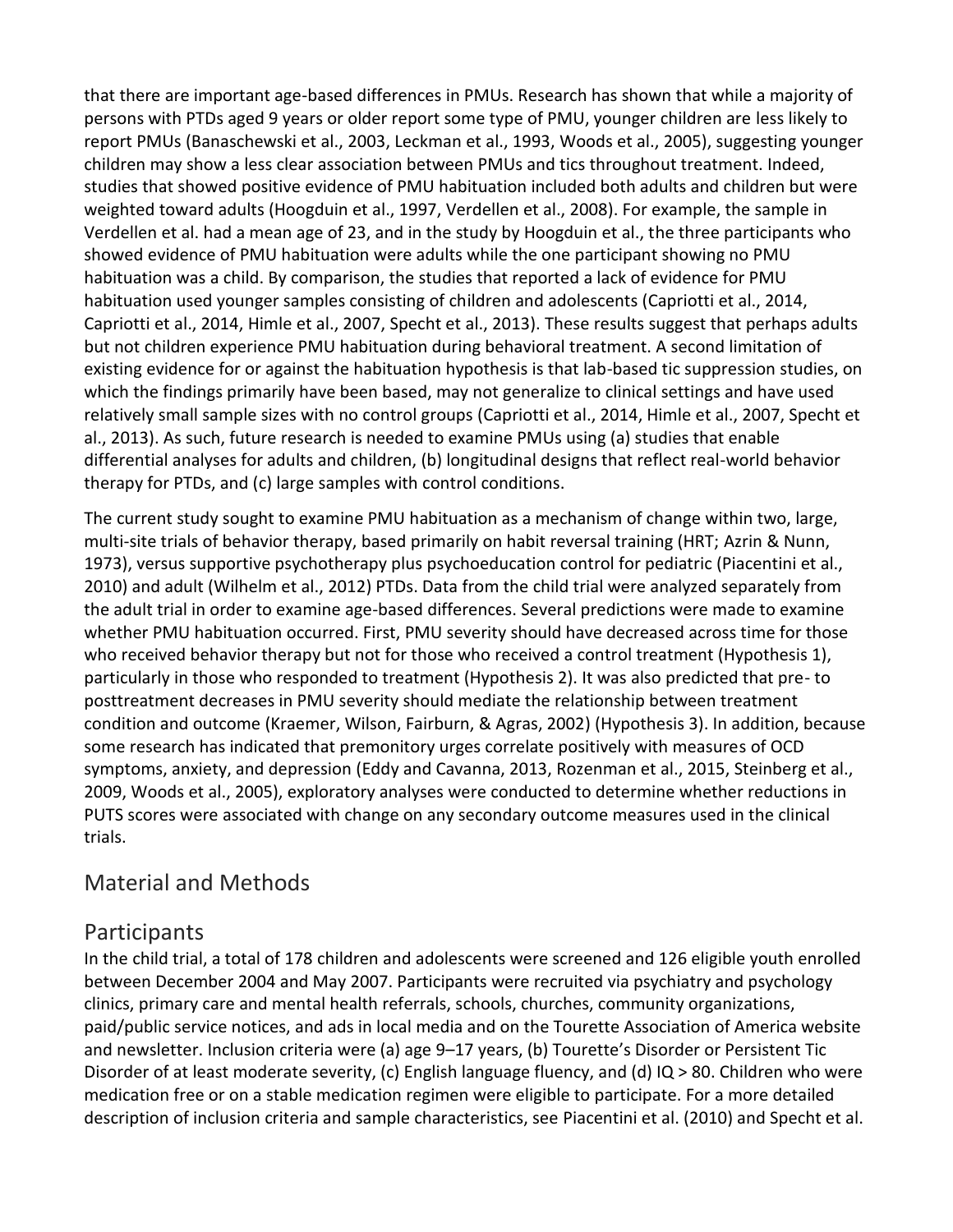[\(2011\),](https://www.sciencedirect.com/science/article/pii/S0005789417300916?via%3Dihub#bb0335) respectively. Participants were randomized to receive the index treatment, Comprehensive [Behavioral Intervention](https://www.sciencedirect.com/topics/medicine-and-dentistry/behavioral-intervention) for Tics (CBIT), consisting of habit reversal training (HRT) plus functional intervention [\(Woods et al., 2008;](https://www.sciencedirect.com/science/article/pii/S0005789417300916?via%3Dihub#bb0385) *N* = 61), or a comparison condition consisting of [psychoeducation](https://www.sciencedirect.com/topics/medicine-and-dentistry/psychoeducation) and supportive therapy (PST; *N* = 65). By the end of the 10-week treatment phase, 5 participants (8%) had discontinued behavior therapy, whereas 7 participants (11%) discontinued supportive therapy.

In the adult trial, a total of 172 adults were screened and 122 eligible participants enrolled between December 2005 and May 2009. Participants were recruited via psychiatry and psychology clinics at major medical centers, flyers in public places, physician referrals, online advertisements, presentations at local patient organization meetings, and ads in local media. Inclusion criteria were identical to the child trial except that age was required to be  $\geq 16$ . Participants on stable medication for at least 6 weeks were allowed to participate. See [Wilhelm et al. \(2012\)](https://www.sciencedirect.com/science/article/pii/S0005789417300916?via%3Dihub#bb0370) for a more detailed description of inclusion criteria and sample characteristics. Also similar to the child trial, participants were randomized to receive 10 weeks of CBIT (*N* = 63) or PST (*N* = 59). At the end of treatment, 7 participants (11%) had discontinued behavior therapy, whereas 10 participants (17%) discontinued supportive therapy.

### Assessments

The Yale Global Tic Severity Scale (YGTSS) is a clinician-rated assessment of tic severity [\(Leckman et al.,](https://www.sciencedirect.com/science/article/pii/S0005789417300916?via%3Dihub#bb0250)  [1989\)](https://www.sciencedirect.com/science/article/pii/S0005789417300916?via%3Dihub#bb0250). All current tics are rated on each dimension (score of 0–5) for motor and vocal separately and then totaled for a score of 0–25. The motor and vocal tic totals are summed for a combined total tic score (0–50). The YGTSS has adequate internal consistency (item-total correlations ranging from 0.78– 0.88) and interrater reliability (intra-class correlation coefficients ranging from 0.52–0.99) and acceptable convergent and divergent validity (Leckman et al.).

The Premonitory Urge for Tics Scale (PUTS) is a self-report measure designed to assess PMU severity [\(Woods et al., 2005\)](https://www.sciencedirect.com/science/article/pii/S0005789417300916?via%3Dihub#bb0390). The PUTS contains 9 items (displayed in [Table 1\)](https://www.sciencedirect.com/science/article/pii/S0005789417300916?via%3Dihub#t0005) rated on a 4-point scale (1 = *not at all true* to 4 = *very much true*). Item responses are summed for a score ranging from 9 (no PMUs) to 36 (high PMU severity). Internal consistency (Cronbach's alpha coefficients = 0.79–0.85) and test-retest reliability has been reported in the acceptable to good range (2-week test-retest correlations = 0.79– 0.86), and concurrent validity of the PUTS is generally satisfactory [\(Crossley et al., 2014,](https://www.sciencedirect.com/science/article/pii/S0005789417300916?via%3Dihub#bb0120) [Reese et al.,](https://www.sciencedirect.com/science/article/pii/S0005789417300916?via%3Dihub#bb0300)  [2014,](https://www.sciencedirect.com/science/article/pii/S0005789417300916?via%3Dihub#bb0300) [Steinberg et al., 2009,](https://www.sciencedirect.com/science/article/pii/S0005789417300916?via%3Dihub#bb0345) [Woods et al., 2005\)](https://www.sciencedirect.com/science/article/pii/S0005789417300916?via%3Dihub#bb0390). A recent study also found that the PUTS showed convergent validity with real-time urge intensity scores on visual analogue scale [\(Brandt, Beck, Sajin,](https://www.sciencedirect.com/science/article/pii/S0005789417300916?via%3Dihub#bb0075)  [Anders, & Munchau, 2016\)](https://www.sciencedirect.com/science/article/pii/S0005789417300916?via%3Dihub#bb0075). However, studies have shown that the internal consistency and convergent validity of the PUTS is poorer in children younger than 10 as compared to youths older than 10 [\(Steinberg et al., 2009,](https://www.sciencedirect.com/science/article/pii/S0005789417300916?via%3Dihub#bb0345) [Woods et al., 2005\)](https://www.sciencedirect.com/science/article/pii/S0005789417300916?via%3Dihub#bb0390).

Table 1. Premonitory Urge for Tics Scale (PUTS)

#### **Item Item Content**

**#**

- **1** Right before I do a tic, I feel like my insides are itchy.
- **2** Right before I do a tic, I feel pressure inside my brain or body.
- **3** Right before I do a tic, I feel "wound up" or tense inside.
- **4** Right before I do a tic, I feel like something is not "just right"
- **5** Right before I do a tic, I feel like something isn't complete.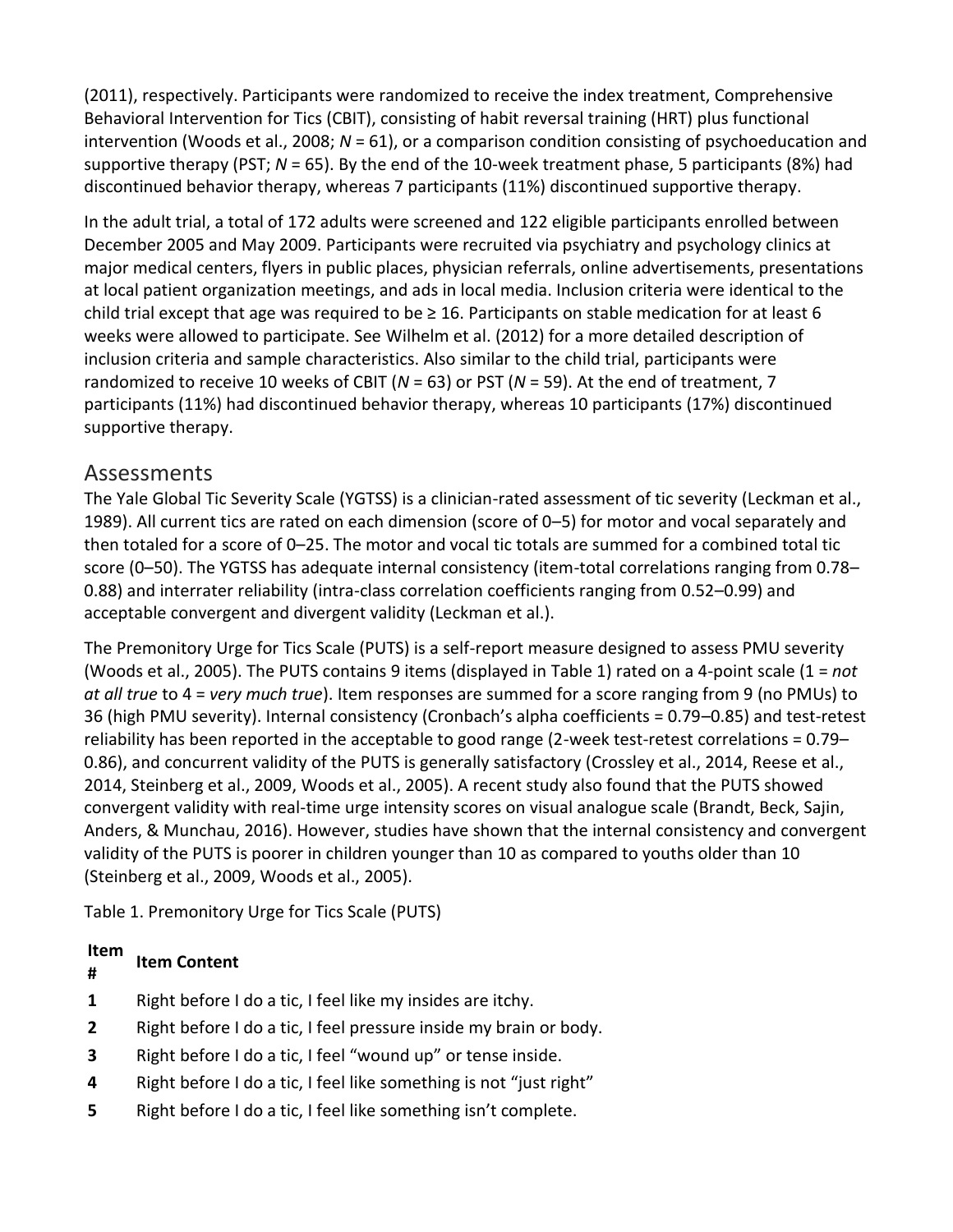#### **Item # Item Content**

**9**

- **6** Right before I do a tic, I feel like there is energy in my body that needs to get out.
- **7** I have these feelings almost all the time before I do a tic.
- **8** These feelings happen for every tic I have.

After I do the tic, the itchiness, energy, pressure, tense feelings, or feelings that something isn't "just right" or complete go away, at least for a little while.

The [Clinical Global Impressions](https://www.sciencedirect.com/topics/medicine-and-dentistry/clinical-global-impression)–Improvement Scale (CGI-I; [Guy & Bonato, 1970\)](https://www.sciencedirect.com/science/article/pii/S0005789417300916?via%3Dihub#bb0170) is a single-item clinician-rated measure of overall treatment response. A trained rater indicates improvement or worsening via an 8-point rating scale ranging from 1–8, with scores of "very much improved" (1) and "much improved" (2) defining treatment response. Reliability of the CGI-I has shown to be high in other disorders (i.e., [schizophrenia](https://www.sciencedirect.com/topics/medicine-and-dentistry/schizophrenia); Cronbach's alpha = 0.69–0.96) [\(Ventura, Cienfuegos, Boxer, &](https://www.sciencedirect.com/science/article/pii/S0005789417300916?via%3Dihub#bb0350)  [Bilder, 2007\)](https://www.sciencedirect.com/science/article/pii/S0005789417300916?via%3Dihub#bb0350). Validity coefficients are also high for the CGI-I across many different psychiatric conditions in both pharmacological and [psychosocial treatment](https://www.sciencedirect.com/topics/medicine-and-dentistry/psychosocial-treatment) paradigms [\(Bandelow et al., 2006,](https://www.sciencedirect.com/science/article/pii/S0005789417300916?via%3Dihub#bb0040) [Leon et al., 1993,](https://www.sciencedirect.com/science/article/pii/S0005789417300916?via%3Dihub#bb0270) [Leucht and Engel, 2006,](https://www.sciencedirect.com/science/article/pii/S0005789417300916?via%3Dihub#bb0275) [Spielmans and McFall, 2006,](https://www.sciencedirect.com/science/article/pii/S0005789417300916?via%3Dihub#bb0340) [Zaider et al., 2003\)](https://www.sciencedirect.com/science/article/pii/S0005789417300916?via%3Dihub#bb0395).

Several other self-report questionnaires were used to measure relevant secondary outcomes in the clinical trials. In the child trial, secondary outcome measures included the Children's [Yale-Brown](https://www.sciencedirect.com/topics/medicine-and-dentistry/yale-brown-obsessive-compulsive-scale)  [Obsessive-Compulsive Scale](https://www.sciencedirect.com/topics/medicine-and-dentistry/yale-brown-obsessive-compulsive-scale) [\(Scahill et al., 1997\)](https://www.sciencedirect.com/science/article/pii/S0005789417300916?via%3Dihub#bb0315), the attention problems subscale of the Child Behavior Checklist [\(Achenbach & Edelbrock, 1991\)](https://www.sciencedirect.com/science/article/pii/S0005789417300916?via%3Dihub#bb0015), the Disruptive Behavior Rating Scale–Parent Version [\(Friedman-Weieneth, Doctoroff, Harvey, & Goldstein, 2009\)](https://www.sciencedirect.com/science/article/pii/S0005789417300916?via%3Dihub#bb0145), the [Child Depression Inventory](https://www.sciencedirect.com/topics/medicine-and-dentistry/childrens-depression-inventory) [\(Helsel &](https://www.sciencedirect.com/science/article/pii/S0005789417300916?via%3Dihub#bb0185)  [Matson, 1984\)](https://www.sciencedirect.com/science/article/pii/S0005789417300916?via%3Dihub#bb0185), the Screen for Child Anxiety Related [Emotional Disorders](https://www.sciencedirect.com/topics/medicine-and-dentistry/emotional-and-behavioral-disorders) as rated by children and parents [\(Birmaher et al., 1997\)](https://www.sciencedirect.com/science/article/pii/S0005789417300916?via%3Dihub#bb0060), and the Childhood Anxiety Sensitivity Index [\(Silverman, Fleisig, Rabian,](https://www.sciencedirect.com/science/article/pii/S0005789417300916?via%3Dihub#bb0320)  [& Peterson, 2010\)](https://www.sciencedirect.com/science/article/pii/S0005789417300916?via%3Dihub#bb0320). In the adult trial, secondary outcome measures included the Yale-Brown Obsessive-Compulsive Scale [\(Goodman et al., 1989\)](https://www.sciencedirect.com/science/article/pii/S0005789417300916?via%3Dihub#bb0160), the [Beck Anxiety Inventory](https://www.sciencedirect.com/topics/medicine-and-dentistry/beck-anxiety-inventory) [\(Beck, Epstein, et al., 1988\)](https://www.sciencedirect.com/science/article/pii/S0005789417300916?via%3Dihub#bb0050), and the [Beck Depression Inventory](https://www.sciencedirect.com/topics/medicine-and-dentistry/beck-depression-inventory) [\(Beck, Steer, & Garbin, 1988\)](https://www.sciencedirect.com/science/article/pii/S0005789417300916?via%3Dihub#bb0055).

### Procedure

The child trial was conducted at three sites: The Johns Hopkins School of Medicine, the University of California, Los Angeles, and the University of Wisconsin-Milwaukee. The adult trial was conducted at three additional sites: Massachusetts General Hospital/Harvard Medical School, Yale University, and the University of Texas Health Science Center at San Antonio. Each of these sites also provided collaborative support in the form of administrative procedures, data management, rater training, and quality assurance across the two studies. Archival data analysis related to the present study was performed at Texas A&M University. All institutions obtained IRB approval for the project, procedures were performed in compliance with the Code of Ethics of the World Medical Association (Declaration of Helsinki), and the studies are publicly listed on the U.S. National Institutes of Health human subjects trial forum [\(ClinicalTrials.gov;](http://clinicaltrials.gov/) NCT00218777, NCT00231985). All adult participants and parents of child participants provided written informed consent, and child participants provided assent.

Participants in both trials completed 8 sessions of treatment across 10 weeks. CBIT consisted primarily of HRT [\(Azrin & Nunn, 1973\)](https://www.sciencedirect.com/science/article/pii/S0005789417300916?via%3Dihub#bb0030) but also included psychoeducation, relaxation training, and a functional intervention aimed at mitigating tic triggers (e.g., anxiety, public performance) and consequences associated with increased ticcing (e.g., teasing, escape from responsibility). The control treatment, PST, consisted of psychoeducation and supportive psychotherapy [\(Goetz & Horn, 2005\)](https://www.sciencedirect.com/science/article/pii/S0005789417300916?via%3Dihub#bb0155). PST precluded any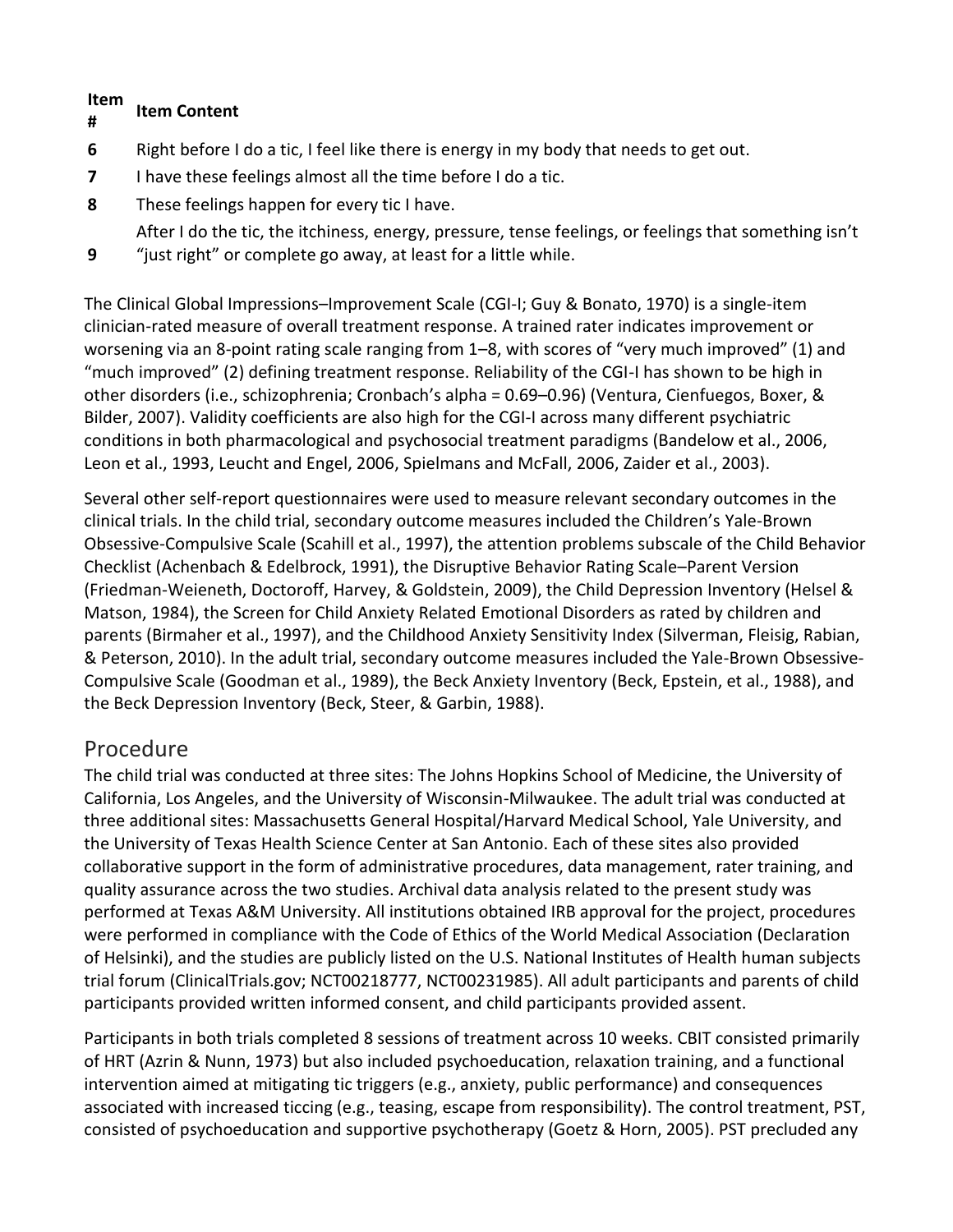instruction or advice pertaining to tic management strategies. Treatment conditions were matched in terms of time and therapist contact. For more detailed descriptions of therapeutic components, see [Piacentini et al. \(2010\),](https://www.sciencedirect.com/science/article/pii/S0005789417300916?via%3Dihub#bb0295) [Wilhelm et al. \(2012\),](https://www.sciencedirect.com/science/article/pii/S0005789417300916?via%3Dihub#bb0370) an[d Woods et al. \(2008\).](https://www.sciencedirect.com/science/article/pii/S0005789417300916?via%3Dihub#bb0385)

The current study utilized assessment data, collected from participants' self-reports, parent-reports, as well as trained clinical evaluators masked to treatment condition, from three time points: baseline (0 weeks), midtreatment (5 weeks), and posttreatment (10 weeks). Missing data were addressed via imputation techniques [\(Piacentini et al., 2010,](https://www.sciencedirect.com/science/article/pii/S0005789417300916?via%3Dihub#bb0295) [Wilhelm et al., 2012\)](https://www.sciencedirect.com/science/article/pii/S0005789417300916?via%3Dihub#bb0370).

### Statistical Analysis

To investigate the predictions that PMU severity would decline in those who received CBIT and particularly those who responded to CBIT, as compared to other participants, we conducted  $2 \times 2 \times 3$ (treatment condition × response status × time) repeated-measures ANOVA tests. For both the child and adult data, Mauchly's tests of sphericity were rejected  $(X^2[2] = 12.27, p < 0.001; X^2[2] = 16.25, p <$ 0.001), so the ANOVAs were interpreted through Greenhouse-Geisser corrected results (*ε* = .897; *ε* = .863). Significant results were further investigated by conducting a one-way ANOVA and bonferroni [post-hoc tests](https://www.sciencedirect.com/topics/medicine-and-dentistry/post-hoc-analysis) comparing the magnitude of PMU reductions across treatment between four groups of participants: participants who received CBIT and responded to treatment, participants who received CBIT and did not respond to treatment, participants who received PST and responded to treatment, and participants who received PST and did not respond to treatment.

To investigate Hypothesis 3, that reductions in PMU severity would mediate the relationship between treatment assignment and outcome, a bootstrapping regression-based technique [\(Hayes & Preacher,](https://www.sciencedirect.com/science/article/pii/S0005789417300916?via%3Dihub#bb0180)  [2014\)](https://www.sciencedirect.com/science/article/pii/S0005789417300916?via%3Dihub#bb0180) was used to measure the strength of the indirect effect of PUTS changes across treatment on the association between treatment assignment and changes in YGTSS scores from baseline to posttreatment. See [Figure 1.](https://www.sciencedirect.com/science/article/pii/S0005789417300916?via%3Dihub#f0005) The SPSS Macro "MEDIATE" was used to perform such analyses ([Hayes,](https://www.sciencedirect.com/science/article/pii/S0005789417300916?via%3Dihub#bb0175)  [2014\)](https://www.sciencedirect.com/science/article/pii/S0005789417300916?via%3Dihub#bb0175). The number of bootstrap samples was set to 5000, and a 95% bootstrap percentile confidence interval was used. A significant indirect effect is inferred when zero lies outside of the confidence interval.



Figure 1. Proposed mediation path in which reductions in premonitory urges exert an indirect effect on the direct relationship between treatment assignment and treatment outcome (reductions in tic severity).

Finally, exploratory analyses investigating the relationship between PMU severity reductions and changes in secondary outcome measures in the clinical trials were conducted using Pearson's correlations.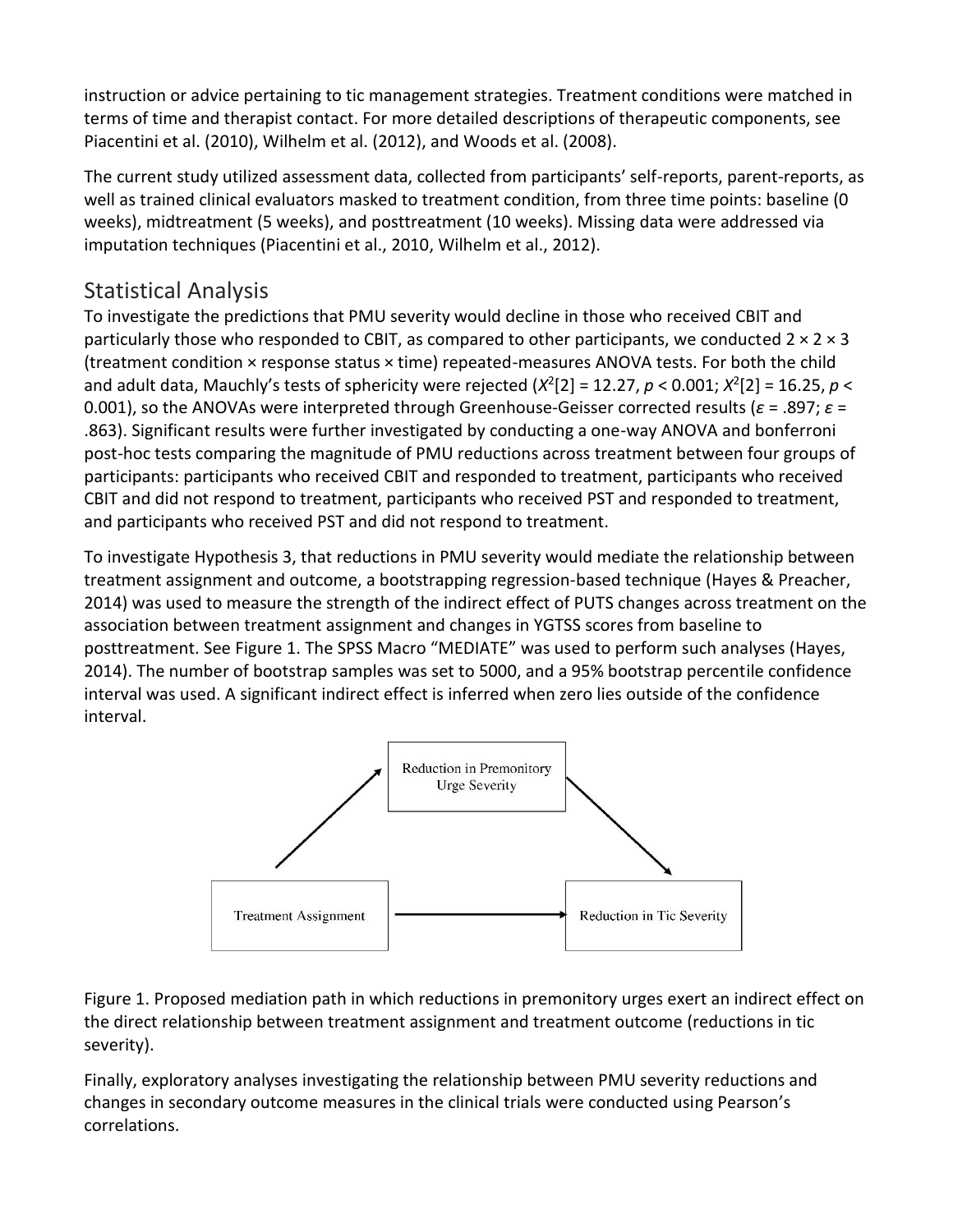### Results

### Child Trial

Results were inconsistent with Hypotheses 1 and 2, in that PMU severity did not decrease over time for either PST or CBIT, nor in those who responded versus those who did not respond to treatment. There were no significant main effects of time, *F*(2, 204) = 1.59, *p* = 0.21, treatment condition, *F*(1, 102) = 0.52,  $p = 0.47$ , or response status,  $F(1, 102) = 0.69$ ,  $p = 0.41$ , and there were no significant interactions between time and treatment condition, *F*(2, 204) = 1.33, *p* = 0.27, time and response status, *F*(2, 204) = 0.89, *p* = 0.41, or time and treatment and response status, *F*(2, 204) = 0.03, *p* = 0.96. See [Figure 2.](https://www.sciencedirect.com/science/article/pii/S0005789417300916?via%3Dihub#f0010) These results are neither consistent with the notion that CBIT results in PMU severity reductions nor with the hypothesis that PMU severity reduction is associated with treatment gains in children who receive behavior therapy for PTDs.



Figure 2. Repeated measures ANOVA of premonitory urge (PMU) trends across treatment in the child trial. Note: CBIT = Comprehensive [Behavioral Intervention](https://www.sciencedirect.com/topics/medicine-and-dentistry/behavioral-intervention) for Tics; PST = [psychoeducation](https://www.sciencedirect.com/topics/medicine-and-dentistry/psychoeducation) and supportive psychotherapy; PUTS = Premonitory Urge for Tics Scale. Data points reflect estimated marginal means and 95% confidence intervals.

When investigating whether changes in PMU mediated the relationship between treatment and outcome, there was a significant direct effect with regard to the relationship between treatment assignment and changes in YGTSS scores, *F*(1, 104) = 12.99, *p* < 0.001, but there was no significant indirect effect of PMU severity changes (Effect = 0.003; Lower Level Confidence Interval = -0.21, Upper Level Confidence Interval = 0.31). As such, results were inconsistent with Hypothesis 3.

Reductions in PMU severity were not significantly correlated with changes in OCD symptoms, *r*(107) = .13, *p* = .17, [ADHD](https://www.sciencedirect.com/topics/medicine-and-dentistry/attention-deficit-hyperactivity-disorder) symptoms, *r*(106) = .11, *p* = .26, disruptive behavior severity, *r*(104) = -.05, *p* = .62, or anxiety symptoms as measured by child, *r*(106) = .12, *p* = .21, or parent, *r*(107) = .11, *p* = .24. However,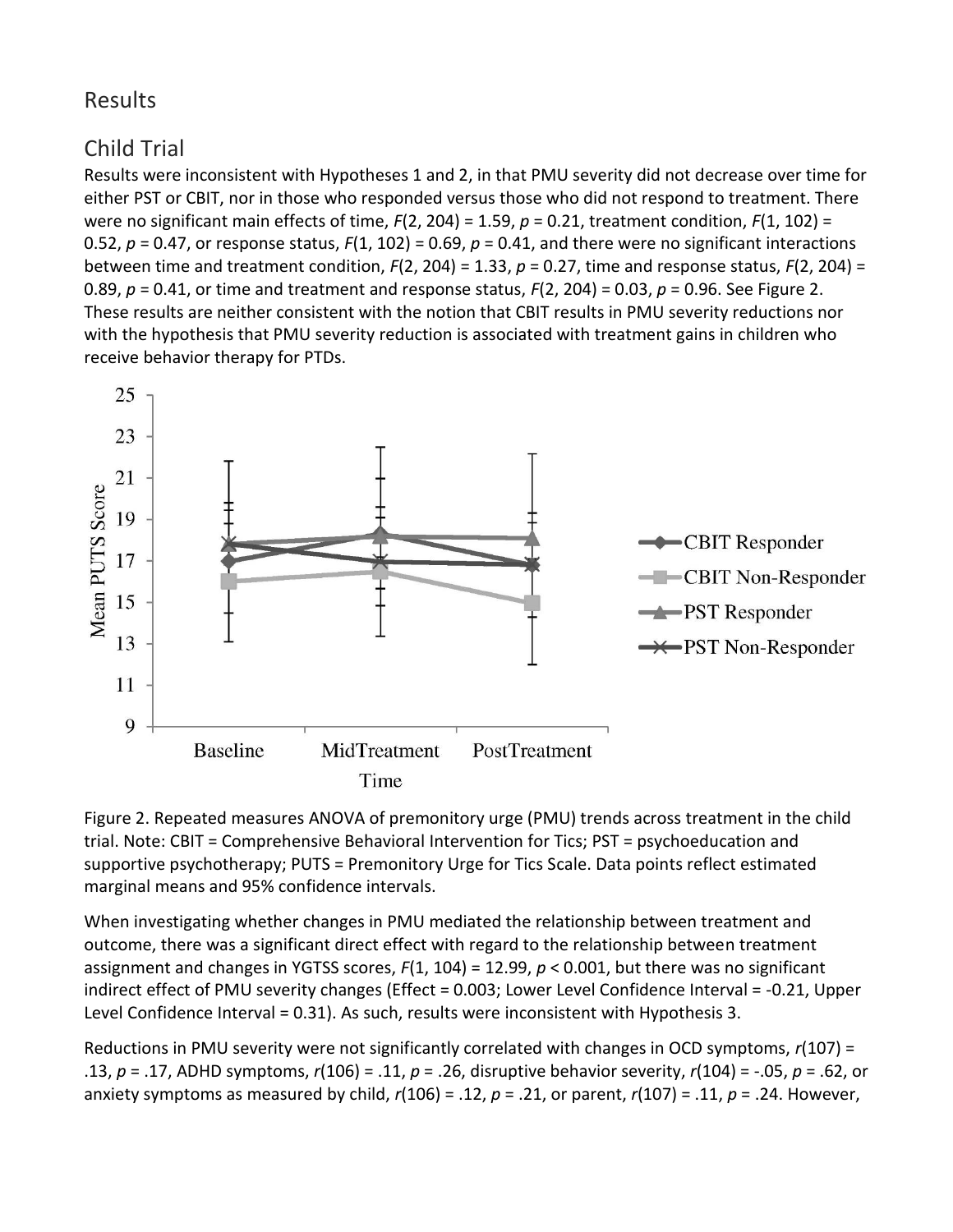reductions in PMU severity were significantly correlated with reductions in [depression symptoms,](https://www.sciencedirect.com/topics/medicine-and-dentistry/major-depressive-disorder) *r*(103) = .27, *p* = .006, and anxiety sensitivity, *r*(105) = .27, *p* = .006.

### Adult Trial

Results were partially consistent with Hypotheses 1 and 2. PMU severity decreased over time in all participants, but a linear trend of PMU severity reduction was only apparent in those who received CBIT and responded to treatment versus those who did not respond to CBIT and persons who received PST. There was a significant main effect of time, *F*(2, 190) = 4.55, *p* = 0.012, *d* = 0.439, and no significant main effects of treatment assignment, *F*(1, 95) = 0.003, *p* = 0.96, or response status, *F*(1, 95) = 0.30, *p* = 0.59. In addition, there was no significant interaction between time and treatment assignment, *F*(2, 190) = 2.73, *p* = 0.076, no significant interaction between time and response status, *F*(2, 190) = 2.63, *p* = 0.083, no significant interaction between treatment assignment and response status,  $F(1, 95) = 3.23$ ,  $p = 0.076$ , and a significant three-way interaction between time, treatment assignment, and response status, *F*(2, 190) = 5.16, *p* = 0.009, *d* = 0.468. See [Figure 3.](https://www.sciencedirect.com/science/article/pii/S0005789417300916?via%3Dihub#f0015) However, although PMU severity generally decreased across the course of treatment in those who responded to CBIT versus showing no such linear trend in other groups, the reduction in PMU severity in those who responded to CBIT was not significantly larger than all other groups. The mean reduction in PUTS scores across treatment in persons who responded to CBIT (22.67 to 19.08; Mean difference = 3.58, SD = 6.39) was greater than those who did not respond to CBIT (22.69 to 23.17; Mean difference = -.52, SD = .80) (*p* = .015), but it was not greater than persons who received PST and either responded (21.75 to 22.75; Mean Difference = -1.0, SD = 4.32) (*p* = .51) or did not respond to treatment (20.52 to 19.40; Mean difference = 1.33, SD = 4.20) (*p* = .42).



Figure 3. Repeated measures ANOVA of premonitory urge (PMU) trends across treatment in the adult trial. Note: CBIT = Comprehensive [Behavioral Intervention](https://www.sciencedirect.com/topics/medicine-and-dentistry/behavioral-intervention) for Tics; PST = [psychoeducation](https://www.sciencedirect.com/topics/medicine-and-dentistry/psychoeducation) and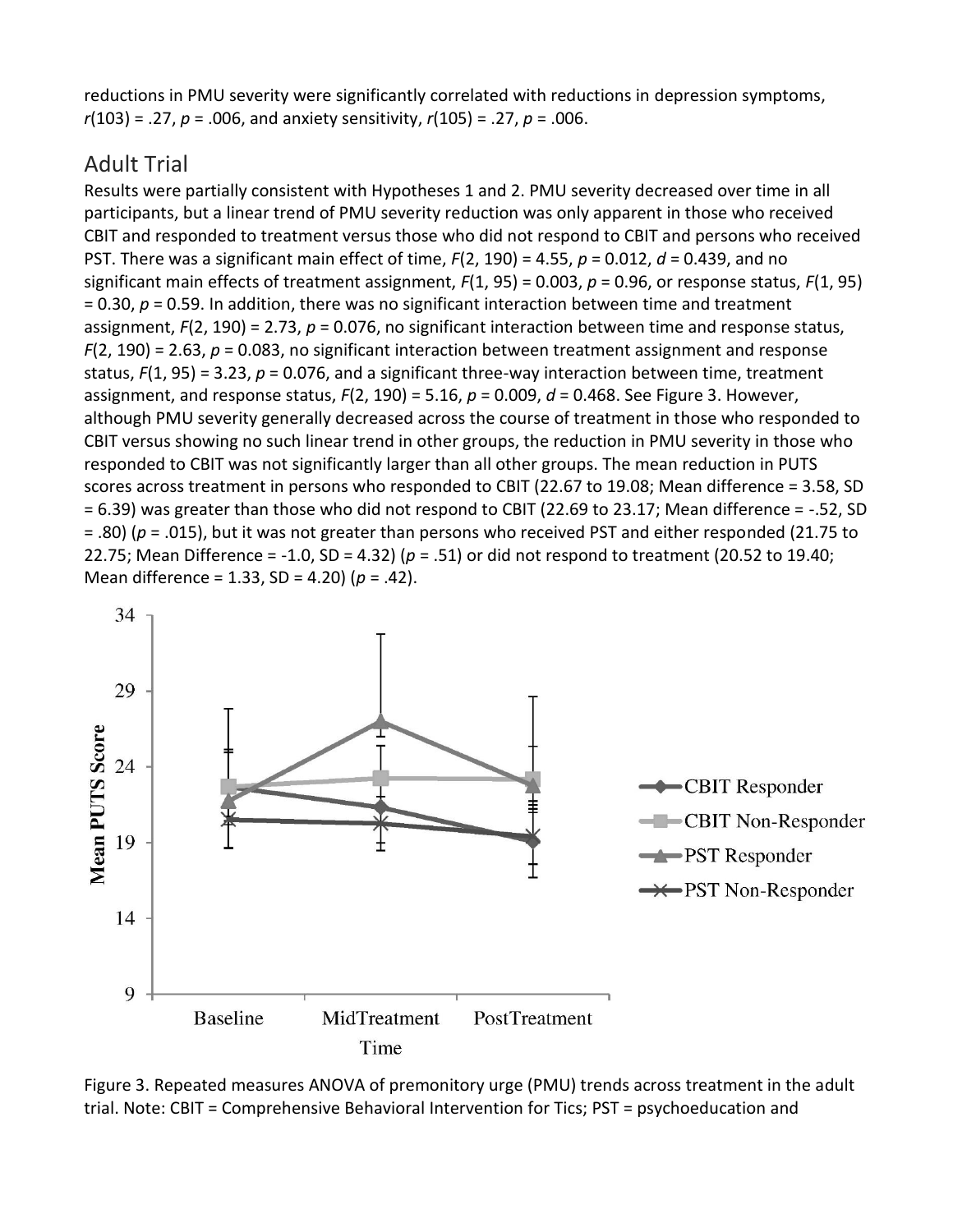supportive psychotherapy; PUTS = Premonitory Urge for Tics Scale. Data points reflect estimated marginal means and 95% confidence intervals.

Results failed to support Hypothesis 3, as reductions in PMU severity did not mediate the relationship between treatment and outcome. Although there was a significant direct effect with regard to the relationship between treatment assignment and changes in YGTSS scores, *F*(1, 101) = 15.96, *p* < 0.001, there was no significant indirect effect of PMU severity changes (Effect = -0.03; Lower Level Confidence Interval = -0.67, Upper Level Confidence Interval = 0.32).

In exploring the relationship between reductions in PUTS scores and secondary outcome measures, there were no significant correlations between PMU severity reductions and changes in OCD symptoms, *r*(104) = -.12, *p* = .25, depression, *r*(102) = -.06, *p* = .52, or anxiety, *r*(103) = -.17, *p* = .09.

### **Discussion**

Findings from the current study generally do not support the notion that PMU habituation/reduction in urge severity is a mechanism of change in behavior therapy for PTDs. In children, reductions in PMU severity across treatment were not significantly related to assignment to behavior therapy or response status. Adults who received CBIT and responded to treatment showed a significant linear trend consistent with PMU severity reductions, but the magnitude of PMU severity reductions in those who responded to CBIT was not significantly greater than in all the other study groups. Moreover, reductions in PMU severity did not mediate the relationship between treatment and outcome in either children or adults, suggesting that even when PMU severity reduction occurs, this process does not drive reductions in tic severity.

Indeed, even though adults who responded to CBIT showed a trend consistent with declining PMU severity as compared to other groups, our findings do not satisfy the necessary criteria to establish that PMU reductions are mechanisms of change in adult patients. Mediation in clinical trials is evidenced by a main effect of treatment, an interaction between treatment and outcome, as well as a significant indirect effect of the proposed mediator on the relationship between treatment and outcome [\(Kraemer et al., 2002\)](https://www.sciencedirect.com/science/article/pii/S0005789417300916?via%3Dihub#bb0230). Findings from the adult CBIT trial lacked the main effect of treatment but showed an interaction between time, treatment, and outcome. In addition, results showed a main effect of time. Due to the fact that adult patients who received either behavior therapy or supportive therapy showed PMU reductions and because there was no main effect of treatment, we cannot infer that PMU habituation is caused by CBIT specifically.

Present findings necessitate changes in models on the role of PMU habituation in behavior therapy for PTDs. Current models suggest that as tics are suppressed, patients are exposed to the PMU experience, which initially builds and then gradually dissipates; as this cycle is repeated, patients come to habituate to PMUs. As a product of extensive habituation and reduced PMU severity, patients are thought to feel less compelled to tic. Instead, our results contradict this model in several ways. First, it appears that PMU severity reductions can occur in persons whose tic severity improves without explicit training in tic suppression. Perhaps individuals in the adult clinical trial who received PST benefitted from factors such as regression toward the mean or therapeutic common factors, and that as their tic severity declined they experienced concurrent reductions in PMU severity. Additionally, it is possible that PMUs do indeed habituate during CBIT, but PMU habituation is not a large effect that outpaces and drives tic reduction. Results from the adult clinical trial showed that although PMUs did show a declining trend in those who responded to CBIT relative to other groups, the size of PMU severity reductions in those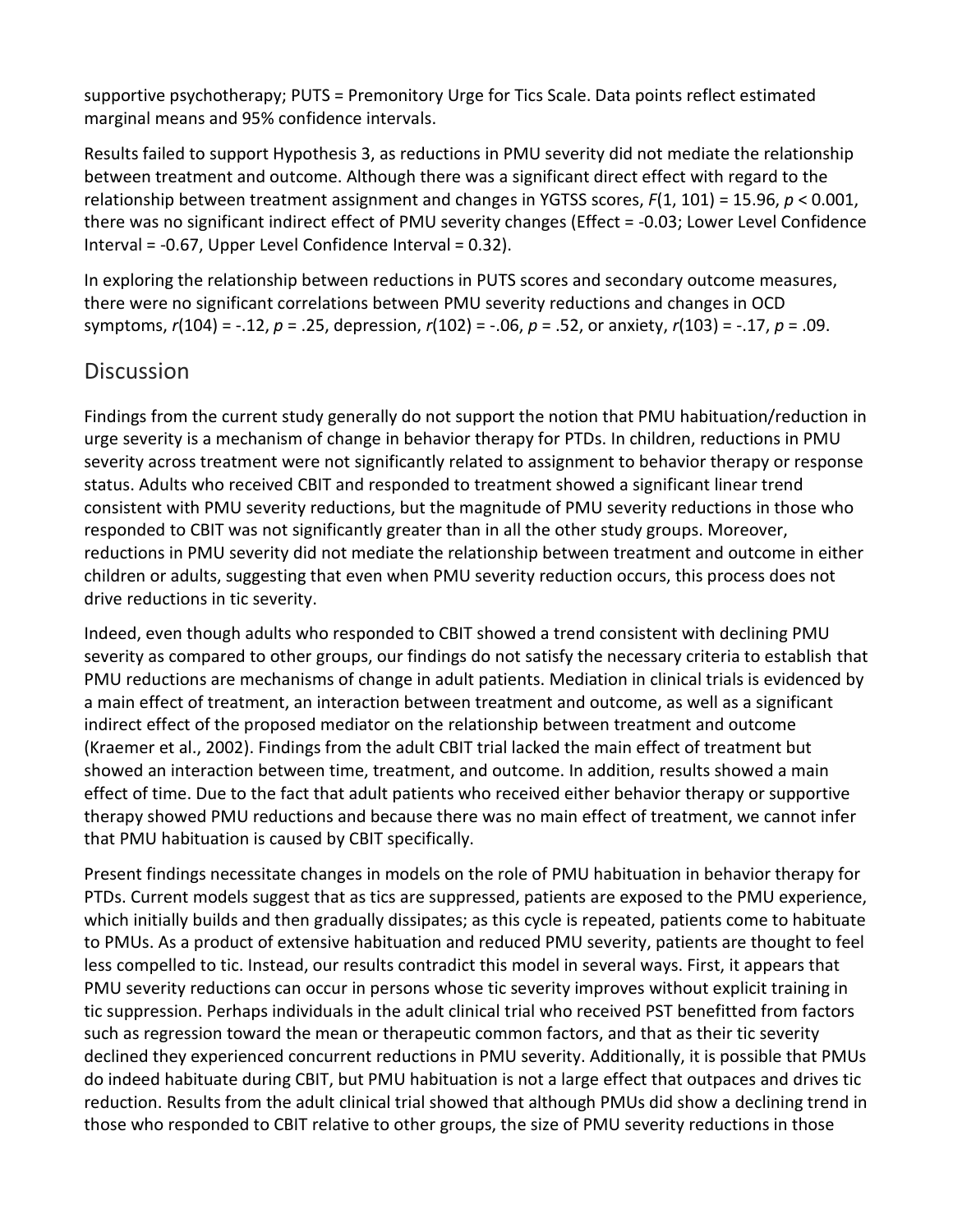who responded CBIT was not significantly larger than persons who both did and did not respond to PST. This would suggest that if PMU habituation does occur in CBIT, it is not a large change that is important for outcomes.

Although study results provide evidence for some degree of PMU severity reductions in adults who responded to behavior therapy, children who underwent treatment did not report significant global PMU reductions. This suggests that there may be important age-based differences in how PMUs are affected by tic treatment. We mentioned earlier that children are less likely to report PMUs, which would suggest that with fewer and less severe PMUs, there may be less room for PMU change across treatment. Visual inspection of [Figure 2,](https://www.sciencedirect.com/science/article/pii/S0005789417300916?via%3Dihub#f0010) [Figure 3](https://www.sciencedirect.com/science/article/pii/S0005789417300916?via%3Dihub#f0015) provide support for this notion, in that baseline PMU severity was lower in children (*M* = 17.35) than in adults (*M* = 21.53). There is also evidence that the psychometric properties of the PUTS are less satisfactory in young children, which is a limitation to the current study but could also reflect further evidence of age-based differences in PMUs. Indeed, a behavioral model of PMU development provides an expanded explanation of the current findings. Central to this model is the idea that PMU-tic associations are not solidified until years after tics emerge. For instance, researchers have suggested that PMUs emerge and are maintained by not only developmental and neurological factors, but also certain environmental events such as aversive consequences that accompany tics [\(Capriotti et al., 2013,](https://www.sciencedirect.com/science/article/pii/S0005789417300916?via%3Dihub#bb0095) [Himle et al., 2006,](https://www.sciencedirect.com/science/article/pii/S0005789417300916?via%3Dihub#bb0200) [Himle et al., 2014,](https://www.sciencedirect.com/science/article/pii/S0005789417300916?via%3Dihub#bb0190) [Woods](https://www.sciencedirect.com/science/article/pii/S0005789417300916?via%3Dihub#bb0390)  [et al., 2005\)](https://www.sciencedirect.com/science/article/pii/S0005789417300916?via%3Dihub#bb0390). The underlying neural and [somatic](https://www.sciencedirect.com/topics/medicine-and-dentistry/somatics) correlates of the urge may be present at tic onset, but children may fail to recognize these feelings or experience them as nonaversive. As tics continue to occur and increase in severity, they result in aversive consequences (e.g., pain, embarrassment; [Conelea & Woods, 2008\)](https://www.sciencedirect.com/science/article/pii/S0005789417300916?via%3Dihub#bb0110). As a result of these consequences, affected children become more vigilant to sensations that precede tics, and as with any stimulus that signals an impending aversive event, the urges acquire an aversive valence [\(Woods et al., 2005\)](https://www.sciencedirect.com/science/article/pii/S0005789417300916?via%3Dihub#bb0390). Accordingly, as children age and become more attuned to PMUs (possibly around age 10), a conditioned association between PMUs and tics develops and strengthens. Adults, who may be more attuned to this functional relationship, may be more likely to notice that as their tics extinguish and become less frequent, they feel reduced PMUs. By comparison, children who are less attuned to PMUs (i.e., those younger than 10) and have weaker PMU-tic conditioned associations would be expected to show a less clear relationship between tic reductions and PMU reductions.

It is also possible that children with PTDs may have difficulty in differentiating between "true PMUs" and other aversive internal experiences (e.g., sensory underpinnings of negative affect, non-tic somatic symptoms) due to insufficiently developed levels of interoceptive awareness and verbal naming repertoires required to (a) reliably discriminate between between tic-relevant somatosensory experiences and other affective/somatic events, and (b) reliably report on these differences. Although speculative, prior research has found child-reported PUTS scores to correlate with scores on anxiety and depression measures [\(Eddy and Cavanna, 2013,](https://www.sciencedirect.com/science/article/pii/S0005789417300916?via%3Dihub#bb0135) [Rozenman et al., 2015,](https://www.sciencedirect.com/science/article/pii/S0005789417300916?via%3Dihub#bb0310) [Steinberg et al., 2009,](https://www.sciencedirect.com/science/article/pii/S0005789417300916?via%3Dihub#bb0345) [Woods et al., 2005\)](https://www.sciencedirect.com/science/article/pii/S0005789417300916?via%3Dihub#bb0390), and, in the present study, PMU severity reductions in children were associated with improvements in depressive symptoms and anxiety sensitivity.

Findings from the current study have important implications for future research. To date, few alternatives to the habituation model of therapeutic change in behavior therapy for PTD have been offered, but there does appear to be a specific mechanism of action within behavior therapy for PTDs that explains this treatment's unique ability to generate tic reductions. Analyses from various clinical trials indicate that the efficacy of behavior therapy is not the result of common therapeutic factors. Specifically, studies have shown that factors such as tic disclosure [\(Deckersbach, Rauch, Buhlmann, &](https://www.sciencedirect.com/science/article/pii/S0005789417300916?via%3Dihub#bb0130)  [Wilhelm, 2006\)](https://www.sciencedirect.com/science/article/pii/S0005789417300916?via%3Dihub#bb0130) and treatment expectancy [\(Wilhelm et al., 2003\)](https://www.sciencedirect.com/science/article/pii/S0005789417300916?via%3Dihub#bb0365) do not account for outcomes in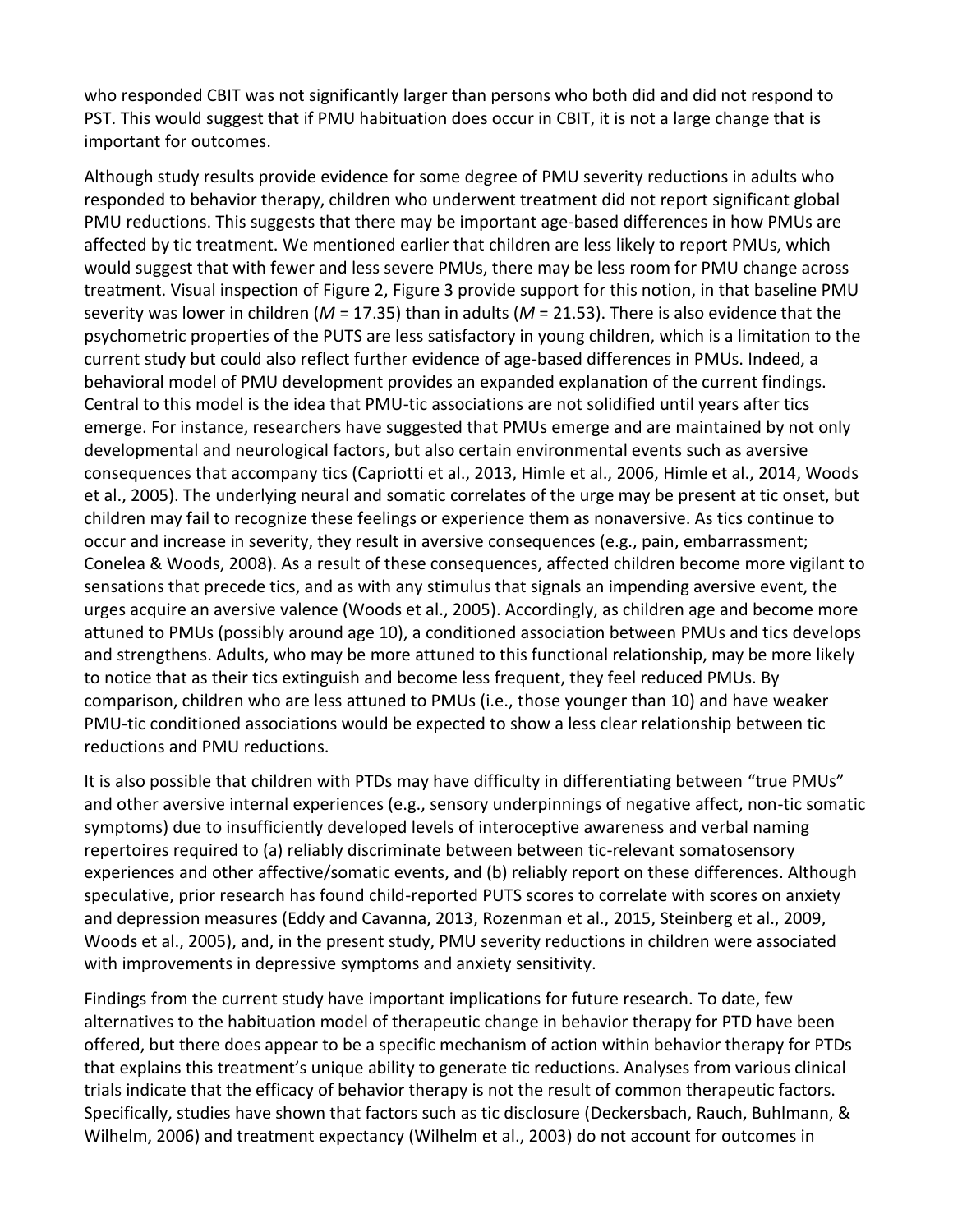behavior therapy for PTDs. Similarly, increased knowledge and validation gained from [psychoeducation](https://www.sciencedirect.com/topics/medicine-and-dentistry/psychoeducation) may produce limited change, but does not appear to account for the majority of clinical change in behavior therapy [\(Piacentini et al., 2010,](https://www.sciencedirect.com/science/article/pii/S0005789417300916?via%3Dihub#bb0295) [Wilhelm et al., 2012\)](https://www.sciencedirect.com/science/article/pii/S0005789417300916?via%3Dihub#bb0370). Despite the paucity of clinical research on identified mechanisms of change in behavior therapy of PTDs, there is a relative wealth of neurocognitive research suggesting alternative processes that may be at work during behavior therapy for PTD. Consistent with this view, a study of adults receiving CBIT demonstrated a nuanced relation between changes in left inferior frontal gyrus functioning (known to subserve top-down motor control) and decreases in tic severity across treatment [\(Deckersbach et al., 2014\)](https://www.sciencedirect.com/science/article/pii/S0005789417300916?via%3Dihub#bb0125). This model of increased selfcontrol could be seen as consistent with research on executive control over tics. Laboratory data suggest there is an inverse relation between tic severity and performance on a top-down cognitivemotor control task [\(Baym, Corbett, Wright, & Bunge, 2008\)](https://www.sciencedirect.com/science/article/pii/S0005789417300916?via%3Dihub#bb0045), and that active tic suppression involves heightened activity in areas involved in top-down control (e.g., the left inferior frontal gyrus; [Ganos et](https://www.sciencedirect.com/science/article/pii/S0005789417300916?via%3Dihub#bb0150)  [al., 2014\)](https://www.sciencedirect.com/science/article/pii/S0005789417300916?via%3Dihub#bb0150). A recent review found evidence suggesting that increased control over motor output, which could occur due to repeated tic suppression during development, leads to declining tic severity as affected individuals age [\(Jackson, Draper, Dyke, Pépés, & Jackson, 2015\)](https://www.sciencedirect.com/science/article/pii/S0005789417300916?via%3Dihub#bb0220). Further, one recent investigation failed to find evidence for habituation across periods of reinforced tic suppression in children [\(Specht et al., 2013\)](https://www.sciencedirect.com/science/article/pii/S0005789417300916?via%3Dihub#bb0330), but the researchers later reported that tics were less likely to occur following severe PMUs that were experienced during reinforced tic suppression periods than following less severe PMUs that were experienced during "free to tic" periods [\(Specht et al., 2014\)](https://www.sciencedirect.com/science/article/pii/S0005789417300916?via%3Dihub#bb0325). This may be seen as indicating that top-down inhibition, manipulated by proxy in this study via the used of reinforcement for tic suppression, led to decreased tic severity in the presence of urges. There are, however, negative findings that contradict the notion that inhibitory control is correlated with improved tic suppression, as a recent study found that improvements in tic severity during CBIT were not associated with performance on a neuropsychological measure of response inhibition [\(Abramovitch et al., 2017\)](https://www.sciencedirect.com/science/article/pii/S0005789417300916?via%3Dihub#bb0005).

In addition to occasioning new directions for future mechanism-focused research, the current study has several immediate implications. These data suggest that, when discussing expectations for therapy, clinicians should indicate to patients that although PMUs may become fewer and less intense over time, treatment really involves learning helpful new ways to manage existing urges. Expectations regarding PMU reduction should be expressed with caution, particularly in child and adolescent cases. Additionally, changes in urge severity across sessions should not be considered an index of treatment progress. Instead, clinicians might consider the patient's ability to suppress tics in the presence of PMUs. A novel approach to managing tics and PMUs in such a way has been tested using [mindfulness](https://www.sciencedirect.com/topics/medicine-and-dentistry/mindfulness-based-stress-reduction)[based stress reduction](https://www.sciencedirect.com/topics/medicine-and-dentistry/mindfulness-based-stress-reduction) (MBSR; [Reese et al., 2015\)](https://www.sciencedirect.com/science/article/pii/S0005789417300916?via%3Dihub#bb0305), which teaches patients to respond differently to PMUs by observing and tolerating these experiences without ticcing. In a small-scale uncontrolled trial of [MBSR](https://www.sciencedirect.com/topics/medicine-and-dentistry/mindfulness-based-stress-reduction) in older adolescents and adults, researchers found that the intervention was well-tolerated and resulted in significant improvements in tic severity and impairment [\(Reese et al., 2015\)](https://www.sciencedirect.com/science/article/pii/S0005789417300916?via%3Dihub#bb0305). Perhaps future research should examine such an alternate model of PMU management in PTDs, focusing less on PMU reduction and more on the functional relationship between PMUs and tics within each individual.

It should be noted that a significant limitation of this study is that the PUTS may not be the perfect instrument for studying nuanced changes in PMU severity over time. Although results of this study support the notion that the PUTS can detect changes in PMUs over time, it could be argued that research on PMU habituation may benefit from assessment on a finer temporal scale (e.g., every 15s), as has been done in laboratory-based tic suppression studies [\(Capriotti et al., 2014,](https://www.sciencedirect.com/science/article/pii/S0005789417300916?via%3Dihub#bb0090) [Capriotti et al.,](https://www.sciencedirect.com/science/article/pii/S0005789417300916?via%3Dihub#bb0100)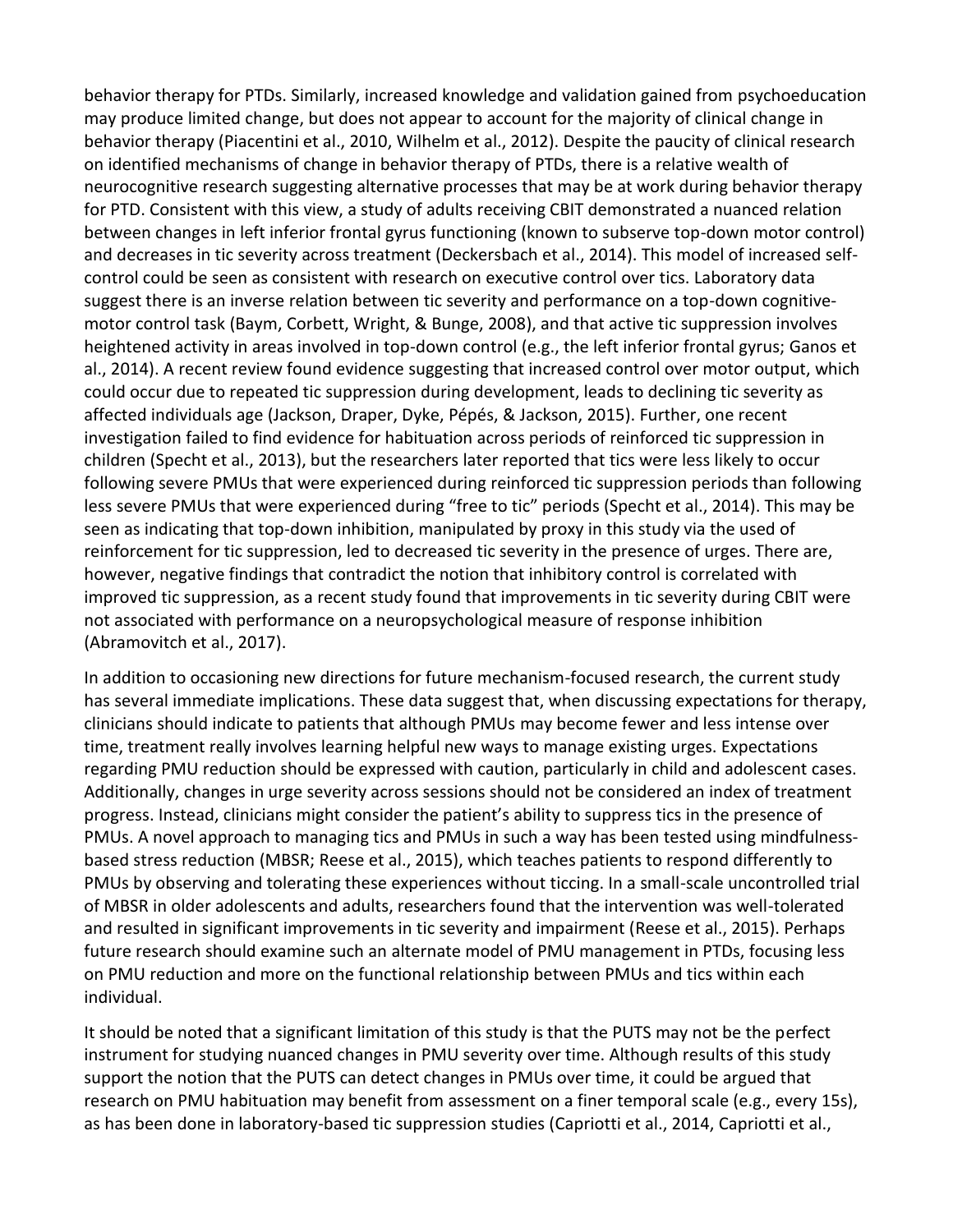[2014,](https://www.sciencedirect.com/science/article/pii/S0005789417300916?via%3Dihub#bb0100) [Himle et al., 2007,](https://www.sciencedirect.com/science/article/pii/S0005789417300916?via%3Dihub#bb0195) [Specht et al., 2013\)](https://www.sciencedirect.com/science/article/pii/S0005789417300916?via%3Dihub#bb0330). Moreover, different tics are associated with different PMUs, and CBIT is meant to target only bothersome tics and ignore benign tics (e.g., [McGuire et al.,](https://www.sciencedirect.com/science/article/pii/S0005789417300916?via%3Dihub#bb0290)  [2015\)](https://www.sciencedirect.com/science/article/pii/S0005789417300916?via%3Dihub#bb0290). This means that certain PMUs may be affected by CBIT while others remain unchanged, which could limit reductions in the overall PUTS score despite patients feeling that their most bothersome PMUs have reduced significantly. An ideal way in which to maximize the validity of PMU assessment during treatment would be to gather a continuous measure of urge severity from those urges that are tied to targeted tics, measure several different urges simultaneously, and summarize overall PMU severity. Examination of PUTS item content also reveals that the measure could be characterized as more an inventory of different types of urge experiences, rather than a multidimensional assessment of urge frequency, intensity, and resistance to change. Future studies on therapeutic processes in behavior therapy for PTDs may benefit from using assessment measures designed to measure such important constructs, such as the Individualized Premonitory Urge for Tics Scale, which measures PMUs severity on a tic-by-tic basis [\(McGuire et al., 2016\)](https://www.sciencedirect.com/science/article/pii/S0005789417300916?via%3Dihub#bb0280).

### Conclusion

Research on behavior therapy for PTDs is burgeoning, and increasing efforts are being made to understand the processes through which these treatments work. At odds with the dominant habituation model, this study found that although adults who respond to CBIT show PMU severity reductions, children who receive CBIT do not show PMU severity reductions, and PMU severity reductions do not mediate change. These results suggest that more attention be devoted to processes of change in behavior therapy for PTDs, with specific consideration of alternative models of change.

### Conflict of Interest Statement

Drs. Scahill, Wilhelm, Peterson, Walkup, Piacentini, and Woods receive royalties from Oxford University Press. Drs. Scahill, Wilhelm, Walkup, Piacentini, and Woods receive royalties from Guilford Press. Drs. Scahill and Peterson are on the speaker's bureau for the [Tourette Syndrome](https://www.sciencedirect.com/topics/medicine-and-dentistry/tourette-syndrome) Association. Drs. Wilhelm, Walkup, and Piacentini have received speaking honoraria from the Tourette Syndrome Association. Drs. Wilhelm and Piacentini have received honoraria from the International [Obsessive-Compulsive](https://www.sciencedirect.com/topics/medicine-and-dentistry/obsessive-compulsive-disorder)  [Disorder](https://www.sciencedirect.com/topics/medicine-and-dentistry/obsessive-compulsive-disorder) Foundation. Drs. Walkup and Piacentini have received grants from the Tourette Syndrome Association. Dr. Scahill has consulted for Roche, Neuren, MedAdvante, Coronado, and Shire. Dr. Wilhelm has received research support in the form of free medication and matching placebo from Forest Laboratories for clinical trials funded by the NIH. Dr. Wilhelm is a presenter for the Massachusetts General Hospital Psychiatry Academy. Dr. Wilhelm has received royalties from Elsevier Publications. Dr. Wilhelm received payment from the Association for Behavioral and Cognitive Therapies for her role as Associate Editor for the *Behavior Therapy* journal, as well as from John Wiley & Sons, Inc. for her role as Associate Editor on the *Journal Depression & Anxiety*. Dr. Wilhelm has also received salary support from Novartis. Dr. Walkup has received free drugs and matching placebos from the following pharmaceutical companies for National Institute of Mental Health funded studies: Eli Lilly (2003), Pfizer (2007), Abbott (2005). Dr. Walkup was paid for a one time consultation with Shire (2011). Dr. Walkup is a paid speaker for the Center for Disease Control and Prevention outreach education programs; American Academy of [Child and Adolescent Psychiatry;](https://www.sciencedirect.com/topics/medicine-and-dentistry/child-and-adolescent-psychiatry) and American Psychiatric Association. Dr. Walkup receives grant funding from the Hartwell Foundation and is an unpaid advisor to Anxiety Disorders Association of America, Consumer Reports, and the [Trichotillomania](https://www.sciencedirect.com/topics/medicine-and-dentistry/trichotillomania) Learning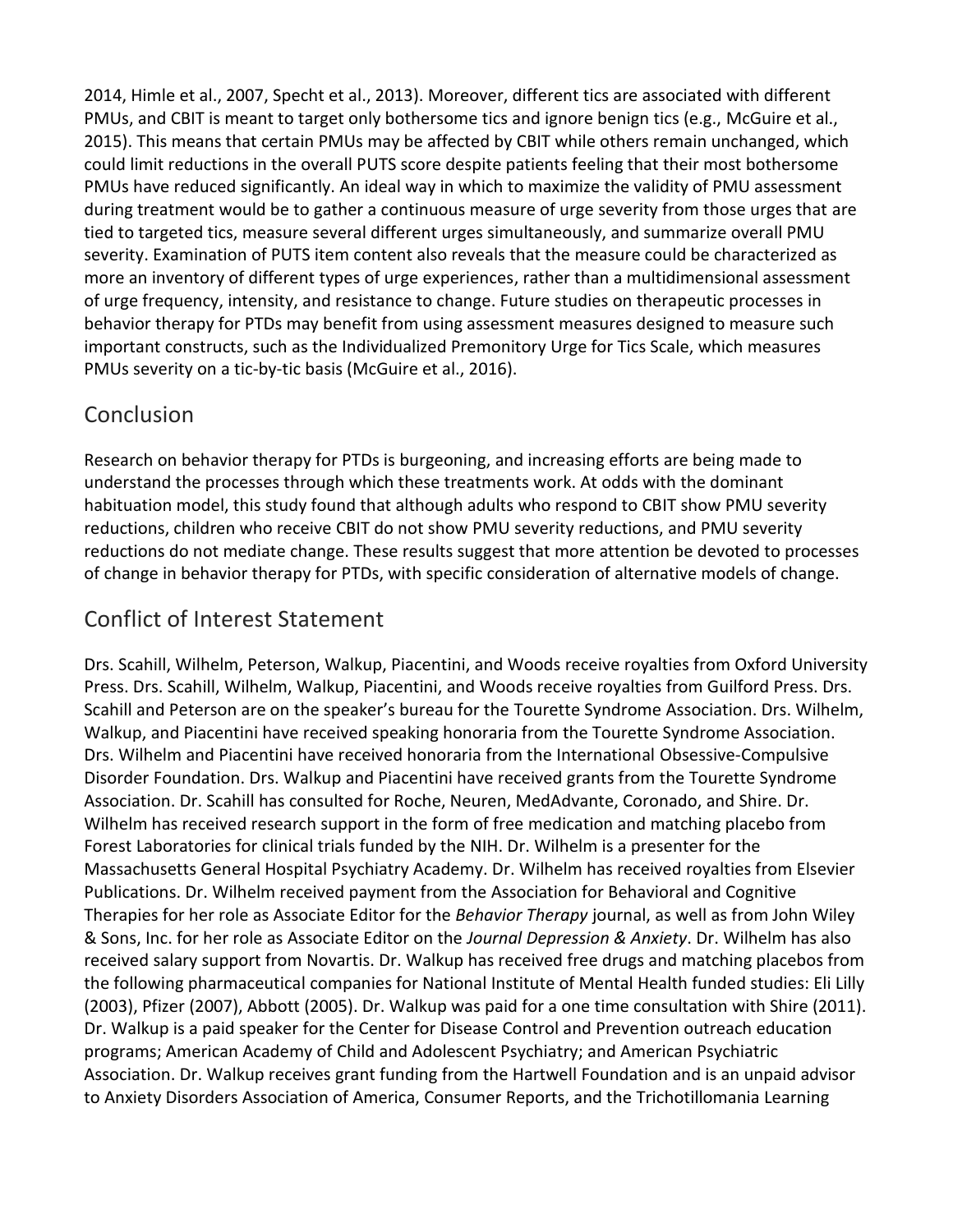Center. Dr. Piacentini has received research support from Pfizer and the Pettit Family Foundation. Dr. Woods receives royalties from Springer Press.

### References

- [Abramovitch et al., 2017](https://www.sciencedirect.com/science/article/pii/S0005789417300916?via%3Dihub#bbb0005) A. Abramovitch, L.S. Hallion, H.E. Reese, D.W. Woods, A. Peterson, J.T. Walkup, ..., T. Deckersbach. Neurocognitive predictors of treatment response to randomized treatment in adults with tic disorders. *Progress in Neuro-Psychopharmacology & Biological Psychiatry*, 74 (2017), pp. 9-14.
- [Abramowitz, 1996](https://www.sciencedirect.com/science/article/pii/S0005789417300916?via%3Dihub#bbb0010) J.S. Abramowitz. Variants of exposure and response prevention in the treatment of Obsessive-Compulsive Disorder: A meta-analysis. *Behavior Therapy*, 27 (1996), pp. 583-600.
- [Achenbach and Edelbrock, 1991](https://www.sciencedirect.com/science/article/pii/S0005789417300916?via%3Dihub#bbb0015) T.M. Achenbach, C. Edelbrock. *Child Behavior Checklist*. University of Vermont, Burlington, VT (1991).
- [Albin and Mink, 2006](https://www.sciencedirect.com/science/article/pii/S0005789417300916?via%3Dihub#bbb0020) R.L. Albin, J.W. Mink. Recent advances in Tourette syndrome research. *Trends in Neurosciences*, 29 (3) (2006), pp. 175-182.
- [American Psychiatric Association, 2013](https://www.sciencedirect.com/science/article/pii/S0005789417300916?via%3Dihub#bbb0025) American Psychiatric Association. *Diagnostic and statistical manual of mental disorders* (5th ed.), Author, Washington, DC (2013).
- [Azrin and Nunn, 1973](https://www.sciencedirect.com/science/article/pii/S0005789417300916?via%3Dihub#bbb0030) N.H. Azrin, R.G. Nunn. Habit-reversal: A method of eliminating nervous habits and tics. *Behavior Research and Therapy*, 11 (4) (1973), pp. 619-628.
- [Banaschewski et al., 2003](https://www.sciencedirect.com/science/article/pii/S0005789417300916?via%3Dihub#bbb0035) T. Banaschewski, W. Woerner, A. Rothenberger. Premonitory sensory phenomena and suppressibility of tics in Tourette syndrome: Developmental aspects in children and adolescents. *Developmental Medicine and Child Neurology*, 45 (10) (2003), pp. 700-703.
- [Bandelow et al., 2006](https://www.sciencedirect.com/science/article/pii/S0005789417300916?via%3Dihub#bbb0040) B. Bandelow, D.S. Baldwin, O.T. Dolberg, D.F. Andersen, D.J. Stein. What is the threshold for symptomatic response and remission for major depressive disorder, panic disorder, social anxiety disorder, and generalized anxiety disorder? *Journal of Clinical Psychiatry*, 67 (9) (2006), pp. 1428-1434.
- [Baym et al., 2008](https://www.sciencedirect.com/science/article/pii/S0005789417300916?via%3Dihub#bbb0045) C.L. Baym, B.A. Corbett, S.B. Wright, S.A. Bunge. Neural correlates of tic severity and cognitive control in children with Tourette syndrome. *Brain*, 131 (2008), pp. 165-179.
- [Beck et al., 1988](https://www.sciencedirect.com/science/article/pii/S0005789417300916?via%3Dihub#bbb0050) A.T. Beck, N. Epstein, G. Brown, R.A. Steer. An inventory for measuring clinical anxiety: Psychometric properties. *Journal of Consulting and Clinical Psychology*, 56 (6) (1988), pp. 893-897.
- [Beck et al., 1988](https://www.sciencedirect.com/science/article/pii/S0005789417300916?via%3Dihub#bbb0055) A.T. Beck, R.A. Steer, M.G. Garbin. Psychometric properties of the Beck Depression Inventory: Twenty-five years of evaluation. *Clinical Psychology Review*, 8 (1) (1988), pp. 77-100.
- [Birmaher et al., 1997](https://www.sciencedirect.com/science/article/pii/S0005789417300916?via%3Dihub#bbb0060) B. Birmaher, S. Khetarpal, D. Brent, M. Cully, L. Balach, J. Kaufman, S.M. Neer. The Screen for Child Anxiety Related Emotional Disorders (SCARED): Scale construction and psychometric characteristics**.** *Journal of the American Academy of Child & Adolescent Psychiatry,* 36 (4) (1997), pp. 545-553.
- [Bliss et al., 1980](https://www.sciencedirect.com/science/article/pii/S0005789417300916?via%3Dihub#bbb0065) J. Bliss, D.J. Cohen, D.X. Freedman. Sensory experiences of Gilles de la Tourette syndrome. *Archives of General Psychiatry*, 37 (12) (1980), pp. 1343-1347.
- [Bloch and Leckman, 2009](https://www.sciencedirect.com/science/article/pii/S0005789417300916?via%3Dihub#bbb0070) M.H. Bloch, J.F. Leckman. Clinical course of Tourette syndrome. *Journal of Psychosomatic Research*, 67 (6) (2009), pp. 497-501. <http://dx.doi.org/10.1016/j.jpsychores.2009.09.002>
- [Brandt et al., 2016](https://www.sciencedirect.com/science/article/pii/S0005789417300916?via%3Dihub#bbb0075) V.C. Brandt, C. Beck, V. Sajin, S. Anders, A. Munchau. Convergent validity of the PUTS. *Frontiers in Psychiatry*, 7 (51) (2016), pp. 1-7.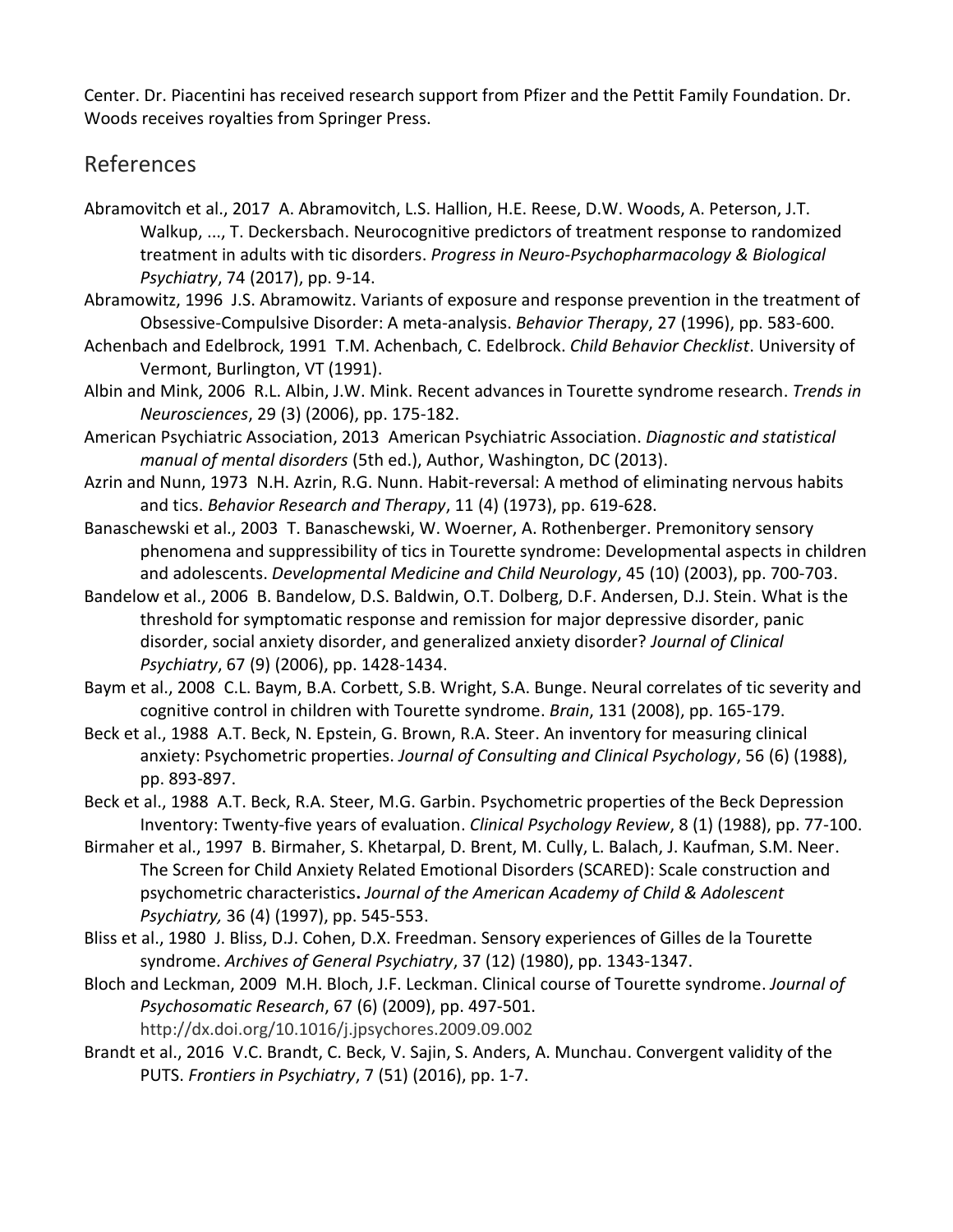- [Brandt et al., 2016](https://www.sciencedirect.com/science/article/pii/S0005789417300916?via%3Dihub#bbb0080) V.C. Brandt, C. Beck, V. Sajin, M.K. Baaske, T. Baumer, C. Beste, ..., A. Munchau. Temporal relationship between premonitory urges and tics in Gilles de la Tourette syndrome. *Cortex*, 77 (2016), pp. 24-37.
- [Caine et al., 1979](https://www.sciencedirect.com/science/article/pii/S0005789417300916?via%3Dihub#bbb0085) E.D. Caine, R.J. Polinsky, R. Kartzinel, M.H. Ebert. The trial use of clozapine for abnormal involuntary movements. *American Journal of Psychiatry*, 136 (1979), pp. 317-320.
- [Capriotti et al., 2014](https://www.sciencedirect.com/science/article/pii/S0005789417300916?via%3Dihub#bbb0090) M.R. Capriotti, B.C. Brandt, J.E. Turkel, H.-J. Lee, D.W. Woods. Negative Reinforcement and Premonitory Urges in Youth With Tourette Syndrome: An Experimental Evaluation**.** *Behavior Modification* (2014). 0145445514531015. [http://dx.doi.org/10.1177/0145445514531015](https://doi.org/10.1177/0145445514531015)
- [Capriotti et al., 2013](https://www.sciencedirect.com/science/article/pii/S0005789417300916?via%3Dihub#bbb0095) M.R. Capriotti, F.M. Espil, C.A. Conelea, D.W. Woods. Environmental factors as potential determinants of premonitory urge severity in youth with Tourette syndrome. *Journal of Obsessive-Compulsive and Related Disorders*, 2 (1) (2013), pp. 37-42.
- [Capriotti et al., 2014](https://www.sciencedirect.com/science/article/pii/S0005789417300916?via%3Dihub#bbb0100) M.R. Capriotti, M.B. Himle, D.W. Woods. Behavioral treatments for Tourette syndrome. *Journal of Obsessive-Compulsive and Related Disorders*, 3 (4) (2014), pp. 415-420.
- [Cohen and Leckman, 1992](https://www.sciencedirect.com/science/article/pii/S0005789417300916?via%3Dihub#bbb0105) A.J. Cohen, J.F. Leckman. Sensory phenomena associated with Gilles de la Tourette's syndrome. *Journal of Clinical Psychiatry*, 53 (9) (1992), pp. 319-323.
- [Conelea and Woods, 2008](https://www.sciencedirect.com/science/article/pii/S0005789417300916?via%3Dihub#bbb0110) C.A. Conelea, D.W. Woods. The influence of contextual factors on tic expression in Tourette's syndrome: A review**.** *Journal of Psychosomatic Research*, 65 (5) (2008), pp. 487-496.<http://dx.doi.org/10.1016/j.jpsychores.2008.04.010>
- [Cook and Blacher, 2007](https://www.sciencedirect.com/science/article/pii/S0005789417300916?via%3Dihub#bbb0115) C.R. Cook, J. Blacher. Evidence-based psychosocial treatments for tic disorders**.** *Clinical Psychology: Science and Practice*, 14 (2007), pp. 252-267.
- [Crossley et al., 2014](https://www.sciencedirect.com/science/article/pii/S0005789417300916?via%3Dihub#bbb0120) E. Crossley, S. Seri, J.S. Stern, M.M. Robertson, A.E. Cavanna. Premonitory urges for tics in adult patients with Tourette syndrome. *Brain and Development-Jpm*, 36 (1) (2014), pp. 45-50.<http://dx.doi.org/10.1016/j.braindev.2012.12.010>
- [Deckersbach et al., 2014](https://www.sciencedirect.com/science/article/pii/S0005789417300916?via%3Dihub#bbb0125) T. Deckersbach, T. Chou, J.C. Britton, L.E. Carlson. Neural correlates of behavior therapy for Tourette' s disorder. *Psychiatry Research: Neuroimaging*, 224 (3) (2014), pp. 269-274.<http://dx.doi.org/10.1016/j.pscychresns.2014.09.003>
- [Deckersbach et al., 2006](https://www.sciencedirect.com/science/article/pii/S0005789417300916?via%3Dihub#bbb0130) T. Deckersbach, S. Rauch, U. Buhlmann, S. Wilhelm. Habit reversal versus supportive psychotherapy in Tourette's disorder: A randomized controlled trial and predictors of treatment response. *Behavior Research and Therapy*, 44 (8) (2006), pp. 1079-1090.
- [Eddy and Cavanna, 2013](https://www.sciencedirect.com/science/article/pii/S0005789417300916?via%3Dihub#bbb0135) C.M. Eddy, A.E. Cavanna. Premonitory urges in adults with complicated and uncomplicated Tourette syndrome. *Behavior Modification*, 38 (2) (2013), pp. 264-275.
- [Evers and van de Wetering, 1994](https://www.sciencedirect.com/science/article/pii/S0005789417300916?via%3Dihub#bbb0140) R.A. Evers, B.J. van de Wetering. A treatment model for motor tics based on a specific tension-reduction technique. *Journal of Behavior Therapy and Experimental Psychiatry*, 25 (3) (1994), pp. 255-260.
- [Friedman-Weieneth et al., 2009](https://www.sciencedirect.com/science/article/pii/S0005789417300916?via%3Dihub#bbb0145) J.L. Friedman-Weieneth, G.L. Doctoroff, E.A. Harvey, L.H. Goldstein. The Disruptive Behavior Rating Scale—Parent version (DBRS-PV) factor analytic structure and validity among young preschool children**.** *Journal of Attention Disorders*, 13 (1) (2009), pp. 42- 55.
- [Ganos et al., 2014](https://www.sciencedirect.com/science/article/pii/S0005789417300916?via%3Dihub#bbb0150) C. Ganos, U. Kahl, V. Brandt, O. Schunke, T. Bäumer, G. Thomalla, *et al.* The neural correlates of tic inhibition in Gilles de la Tourette syndrome. *Neuropsychologia*, 65 (2014), pp. 297-301. <http://dx.doi.org/10.1016/j.neuropsychologia.2014.08.007>
- [Goetz and Horn, 2005](https://www.sciencedirect.com/science/article/pii/S0005789417300916?via%3Dihub#bbb0155) C. Goetz, S. Horn. The treatment of tics. *Handbook of Tourette's Syndrome and Related Tic and Behavioral Disorders*, Marcel Dekker, New York, NY (2005), pp. 411-426.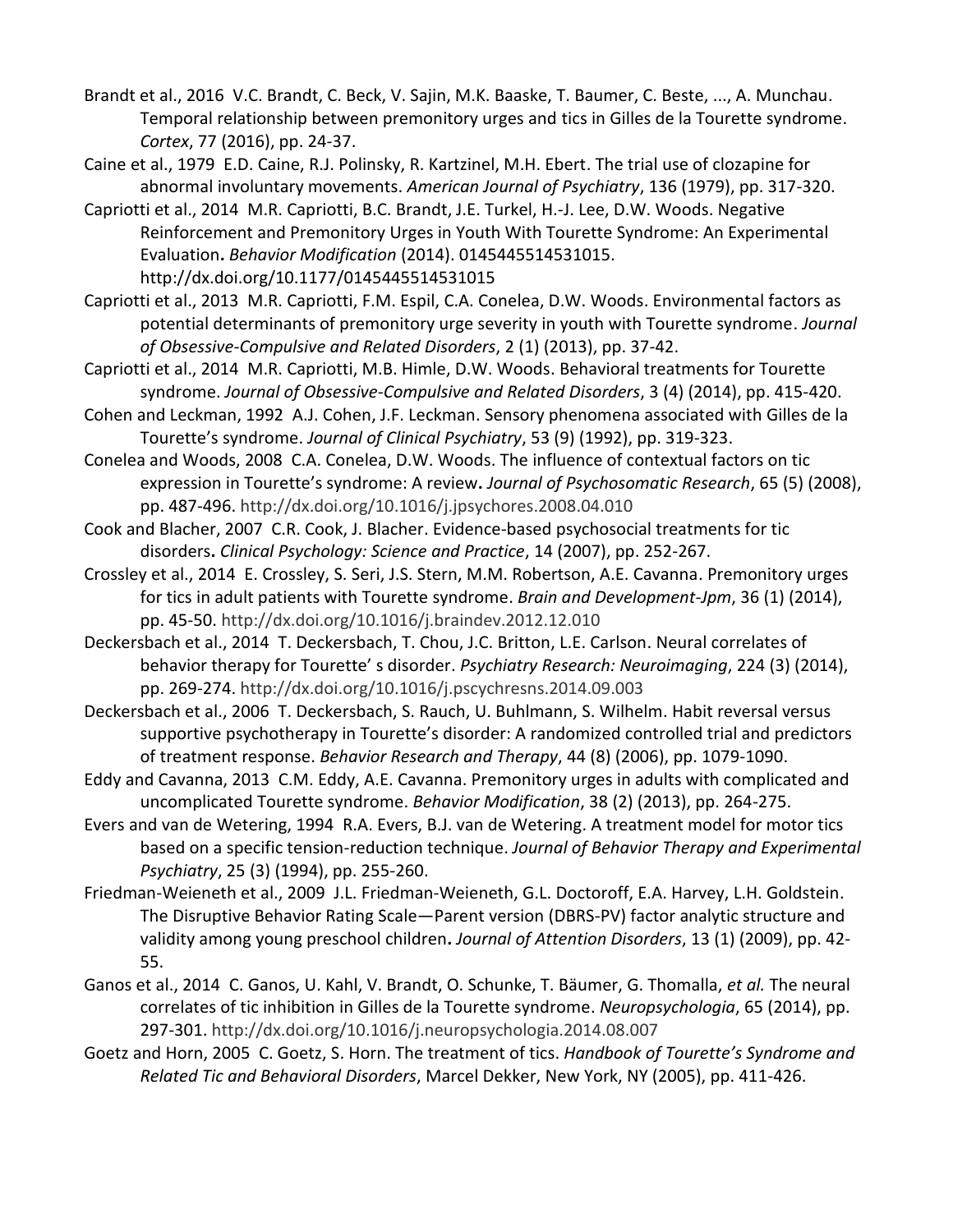- [Goodman et al., 1989](https://www.sciencedirect.com/science/article/pii/S0005789417300916?via%3Dihub#bbb0160) W.K. Goodman, L.H. Price, S.A. Rasmussen, C. Mazure, R.L. Fleischmann, C.L. Hill, ..., D.S. Charney. The Yale-Brown Obsessive Compulsive Scale: I. Development, use, and reliability. *Archives of General Psychiatry*, 46 (1989), pp. 1006-1011.
- [Groth et al., 2017](https://www.sciencedirect.com/science/article/pii/S0005789417300916?via%3Dihub#bbb0165) C. Groth, N.M. Debes, C.U. Rask, T. Lange, L. Skov. Course of Tourette syndrome and comorbidities in a large prospective clinical study. *Journal of the American Academy of Child & Adolescent Psychiatry*, 56 (4) (2017), pp. 304-312.
- [Guy and Bonato, 1970](https://www.sciencedirect.com/science/article/pii/S0005789417300916?via%3Dihub#bbb0170) W. Guy, R.R. Bonato. CGI: Clinical Global Impressions Scale. *Manual for the ECDEU Assessment Battery*, 1976, US Department of Health, Education, and Welfare, National Institute of Mental Health, Rockville, MD (1970), pp. 217-222.
- [Hayes, 2014](https://www.sciencedirect.com/science/article/pii/S0005789417300916?via%3Dihub#bbb0175) A.F. Hayes. MEDIATE [Computer software]. Retrieved from [http://afhayes.com/spss-sas](http://afhayes.com/spss-sas-and-mplus-macros-and-code.html)[and-mplus-macros-and-code.html](http://afhayes.com/spss-sas-and-mplus-macros-and-code.html) (2014)
- [Hayes and Preacher, 2014](https://www.sciencedirect.com/science/article/pii/S0005789417300916?via%3Dihub#bbb0180) A.F. Hayes, K.J. Preacher. Statistical mediation analysis with a multicategorical independent variable. *British Journal of Mathematical and Statistical Psychology*, 67 (2014), pp. 451-470.
- [Helsel and Matson, 1984](https://www.sciencedirect.com/science/article/pii/S0005789417300916?via%3Dihub#bbb0185) W.J. Helsel, J.L. Matson. The assessment of depression in children: The internal structure of the child depression inventory (CDI). *Behavior Research and Therapy*, 22 (3) (1984), pp. 289-298.
- [Himle et al., 2014](https://www.sciencedirect.com/science/article/pii/S0005789417300916?via%3Dihub#bbb0190) M.B. Himle, M.R. Capriotti, L.R. Hayes, K. Ramanujam, L. Scahill, D.G. Sukhodolsky, ..., J. Paicentini. Variables associated with tic exacerbation in children with chronic tic disorders. *Behavior Modification*, 38 (2) (2014), pp. 163-183.
- [Himle et al., 2007](https://www.sciencedirect.com/science/article/pii/S0005789417300916?via%3Dihub#bbb0195) M.B. Himle, D.W. Woods, C.A. Conelea, C.C. Bauer, K.A. Rice. Investigating the effects of tic suppression on premonitory urge ratings in children and adolescents with Tourette's syndrome. *Behavior Research and Therapy*, 45 (12) (2007), pp. 2964-2976. <http://dx.doi.org/10.1016/j.brat.2007.08.007>
- [Himle et al., 2006](https://www.sciencedirect.com/science/article/pii/S0005789417300916?via%3Dihub#bbb0200) M.B. Himle, D.W. Woods, J.C. Piacentini, J.T. Walkup. Brief Review of Habit Reversal Training for Tourette Syndrome. *Journal of Child Neurology*, 21 (8) (2006), pp. 719-725. <http://dx.doi.org/10.1177/08830738060210080101>
- [Hoogduin et al., 1997](https://www.sciencedirect.com/science/article/pii/S0005789417300916?via%3Dihub#bbb0205) K. Hoogduin, C. Verdellen, D. Cath. Exposure and Response Prevention in the Treatment of Gilles de la Tourette's Syndrome: Four Case Studies. *Clinical Psychology & Psychotherapy*, 4 (2) (1997), pp. 125-135. http://doi.org/10.1002/(SICI)1099- 0879(199706)4:2 < 125::AID-CPP125 > 3.0.CO;2-Z
- [Houghton et al., 2016](https://www.sciencedirect.com/science/article/pii/S0005789417300916?via%3Dihub#bbb0210) D.C. Houghton, J.R. Alexander, D.W. Woods. The psychosocial impact of tic disorders: Nature and intervention. *Journal of Developmental and Physical Disabilities*, 28 (2) (2016), pp. 347-365.
- [Houghton et al., 2014](https://www.sciencedirect.com/science/article/pii/S0005789417300916?via%3Dihub#bbb0215) D.C. Houghton, M.R. Capriotti, C.A. Conelea, D.W. Woods. Sensory phenomena in Tourette syndrome: Their role in symptom formation and treatment. *Current Developmental Disorders*, 1 (4) (2014), pp. 245-251.
- [Jackson et al., 2015](https://www.sciencedirect.com/science/article/pii/S0005789417300916?via%3Dihub#bbb0220) G.M. Jackson, A. Draper, K. Dyke, S.E. Pépés, S.R. Jackson. Inhibition, disinhibition, and the control of action in Tourette syndrome. *Trends in Cognitive Science*, 19 (11) (2015), pp. 655-665.
- [Kane, 1994](https://www.sciencedirect.com/science/article/pii/S0005789417300916?via%3Dihub#bbb0225) M.J. Kane. Premonitory urges as "attentional tics" in Tourette's syndrome. *Journal of the American Academy of Child & Adolescent Psychiatry*, 33 (6) (1994), pp. 805-808.
- [Kraemer et al., 2002](https://www.sciencedirect.com/science/article/pii/S0005789417300916?via%3Dihub#bbb0230) H.C. Kraemer, G.T. Wilson, C.G. Fairburn, W.S. Agras. Mediators and moderators of treatment effects in randomized clinical trials**.** *Archives of General Psychiatry*, 59 (10) (2002), pp. 877-883.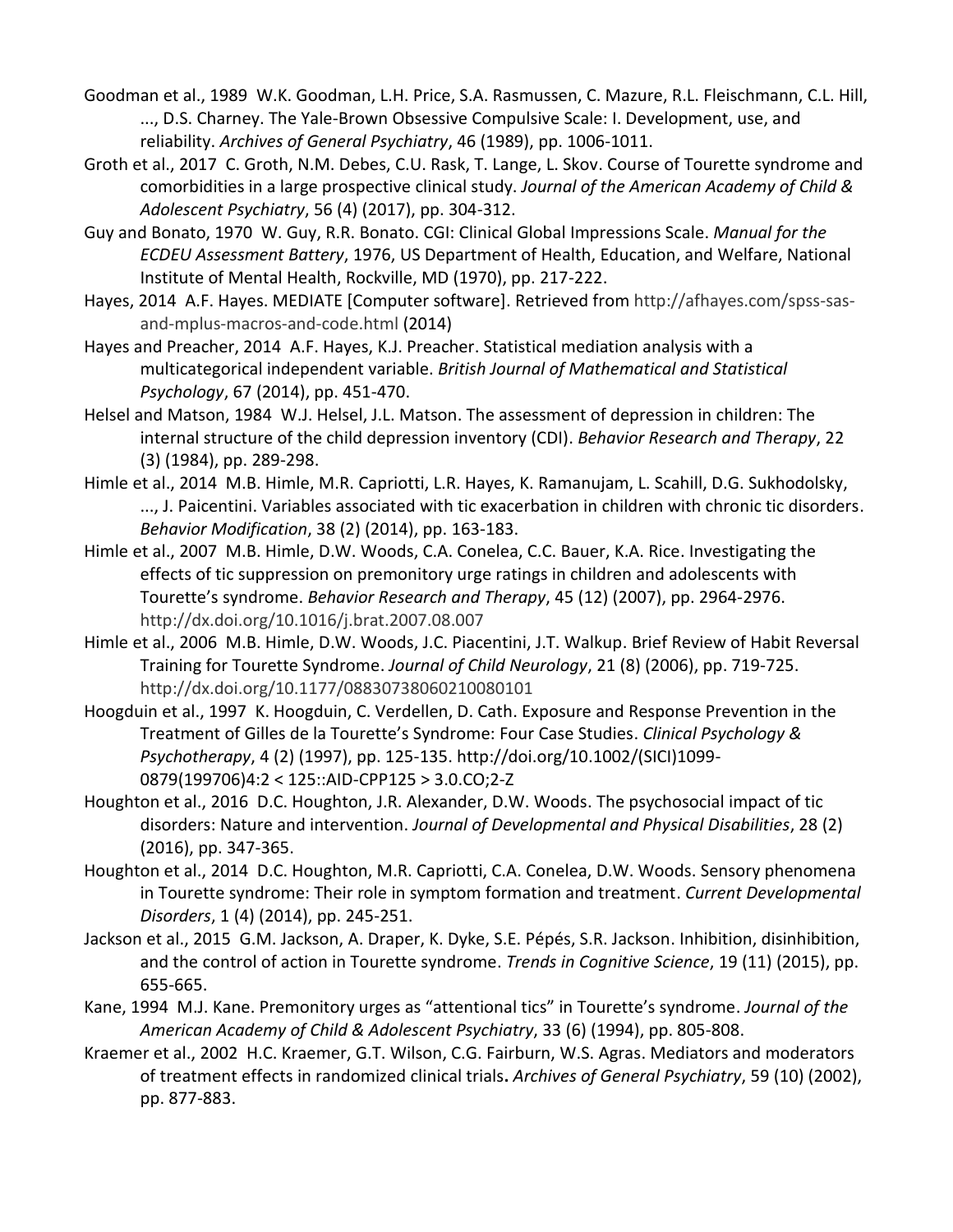- [Kurlan et al., 1989](https://www.sciencedirect.com/science/article/pii/S0005789417300916?via%3Dihub#bbb0235) R. Kurlan, D. Lichter, D. Hewitt. Sensory tics in Tourette's syndrome. *Neurology*, 39 (5) (1989), p. 731.
- [Kwak et al., 2003](https://www.sciencedirect.com/science/article/pii/S0005789417300916?via%3Dihub#bbb0240) C. Kwak, K. Dat Vuong, J. Jankovic. Premonitory sensory phenomena in Tourette's syndrome. *Movement Disorders*, 18 (12) (2003), pp. 1530-1533.
- [Lang, 1991](https://www.sciencedirect.com/science/article/pii/S0005789417300916?via%3Dihub#bbb0245) A. Lang. Patient perception of tics and other movement disorders. *Neurology*, 41 (2 Part 1) (1991), p. 223.
- [Leckman et al., 1989](https://www.sciencedirect.com/science/article/pii/S0005789417300916?via%3Dihub#bbb0250) J.F. Leckman, M.A. Riddle, M.T. Hardin, S.I. Ort, K.L. Swartz, J. Stevenson, D.J. Cohen. The Yale Global Tic Severity Scale: initial testing of a clinician-rated scale of tic severity. *Journal of the American Academy of Child & Adolescent Psychiatry*, 28 (4) (1989), pp. 566-573. <http://dx.doi.org/10.1097/00004583-198907000-00015>
- [Leckman et al., 1993](https://www.sciencedirect.com/science/article/pii/S0005789417300916?via%3Dihub#bbb0255) J.F. Leckman, D.E. Walker, D.J. Cohen. Premonitory urges in Tourette's syndrome. *American Journal of Psychiatry*, 150 (1) (1993), pp. 98-102.
- [Leckman et al., 1994](https://www.sciencedirect.com/science/article/pii/S0005789417300916?via%3Dihub#bbb0260) J.F. Leckman, D.E. Walker, W.K. Goodman, D.L. Pauls, D.J. Cohen. "Just right" perceptions associated with compulsive behavior in Tourette's syndrome. *American Journal of Psychiatry*, 151 (5) (1994), pp. 675-680.
- [Leckman et al., 1998](https://www.sciencedirect.com/science/article/pii/S0005789417300916?via%3Dihub#bbb0265) J.F. Leckman, H. Zhang, A. Vitale, F. Lahnin, K. Lynch, C. Bondi, ..., B.S. Peterson. Course of tic severity in Tourette syndrome: The first two decades. *Pediatrics*, 102 (1) (1998), pp. 14-19.
- [Leon et al., 1993](https://www.sciencedirect.com/science/article/pii/S0005789417300916?via%3Dihub#bbb0270) A.C. Leon, M.K. Shear, G.L. Klerman, L. Portera, J.F. Rosenbaum, I. Goldenberg. A comparison of symptom determinants of patient and clinician global ratings in patients with panic disorder and depression**.** *Journal of Clinical Psychopharmacology*, 13 (5) (1993), pp. 327- 331.
- [Leucht and Engel, 2006](https://www.sciencedirect.com/science/article/pii/S0005789417300916?via%3Dihub#bbb0275) S. Leucht, R.R. Engel. The relative sensitivity of the Clinical Global Impressions Scale and the Brief Psychiatric Rating Scale in antipsychotic drug trials. *Neuropsychopharmacology*, 31 (2) (2006), pp. 406-412.
- [McGuire et al., 2016](https://www.sciencedirect.com/science/article/pii/S0005789417300916?via%3Dihub#bbb0280) J.F. McGuire, N. McBride, J. Piacentini, C. Johnco, A.B. Lewin, T.K. Murphy, E.A. Storch. The premonitory urge revisited: An individualized premonitory urge for tics scale. *Journal of Psychiatric Research*, 83 (2016), pp. 176-183.
- [McGuire et al., 2014](https://www.sciencedirect.com/science/article/pii/S0005789417300916?via%3Dihub#bbb0285) J.F. McGuire, J. Piacentini, E.A. Brennan, A.B. Lewin, T.K. Murphy, B.J. Small, E.A. Storch. A meta-analysis of behavior therapy for Tourette syndrome. *Journal of Psychiatric Research*, 50 (2014), pp. 106-112.
- [McGuire et al., 2015](https://www.sciencedirect.com/science/article/pii/S0005789417300916?via%3Dihub#bbb0290) J.F. McGuire, J. Piacentini, L. Scahill, D.W. Woods, R. Villarreal, S. Wilhelm, J. Walkup, A.L. Peterson. Bothersome tics in patient with chronic tic disorders: Characteristics and individualized treatment response to behavior therapy. *Behavior Research and Therapy*, 70 (2015), pp. 56-63.
- [Piacentini et al., 2010](https://www.sciencedirect.com/science/article/pii/S0005789417300916?via%3Dihub#bbb0295) J. Piacentini, D.W. Woods, L. Scahill, S. Wilhelm, A.L. Peterson, S. Chang, *et al.* Behavior therapy for children with tourette disorder. *Journal of the American Medical Association*, 303 (19) (2010), pp. 1929-1937.
- [Reese et al., 2014](https://www.sciencedirect.com/science/article/pii/S0005789417300916?via%3Dihub#bbb0300) H.E. Reese, L. Scahill, A.L. Peterson, K. Crowe, D.W. Woods, J. Piacentini, *et al.* The premonitory urge to tic: Measurement, characteristics, and correlates in older adolescents and adults. *Behavior Therapy*, 45 (2) (2014), pp. 177-186. <http://dx.doi.org/10.1016/j.beth.2013.09.002>
- [Reese et al., 2015](https://www.sciencedirect.com/science/article/pii/S0005789417300916?via%3Dihub#bbb0305) H.E. Reese, Z. Vallejo, J. Rasmussen, K. Crowe, E. Rosenfield, S. Wilhelm. Mindfulness-based stress reduction for Tourette syndrome and chronic tic disorder: A pilot study**.** *Journal of Psychosomatic Research*, 78 (3) (2015), pp. 293-298.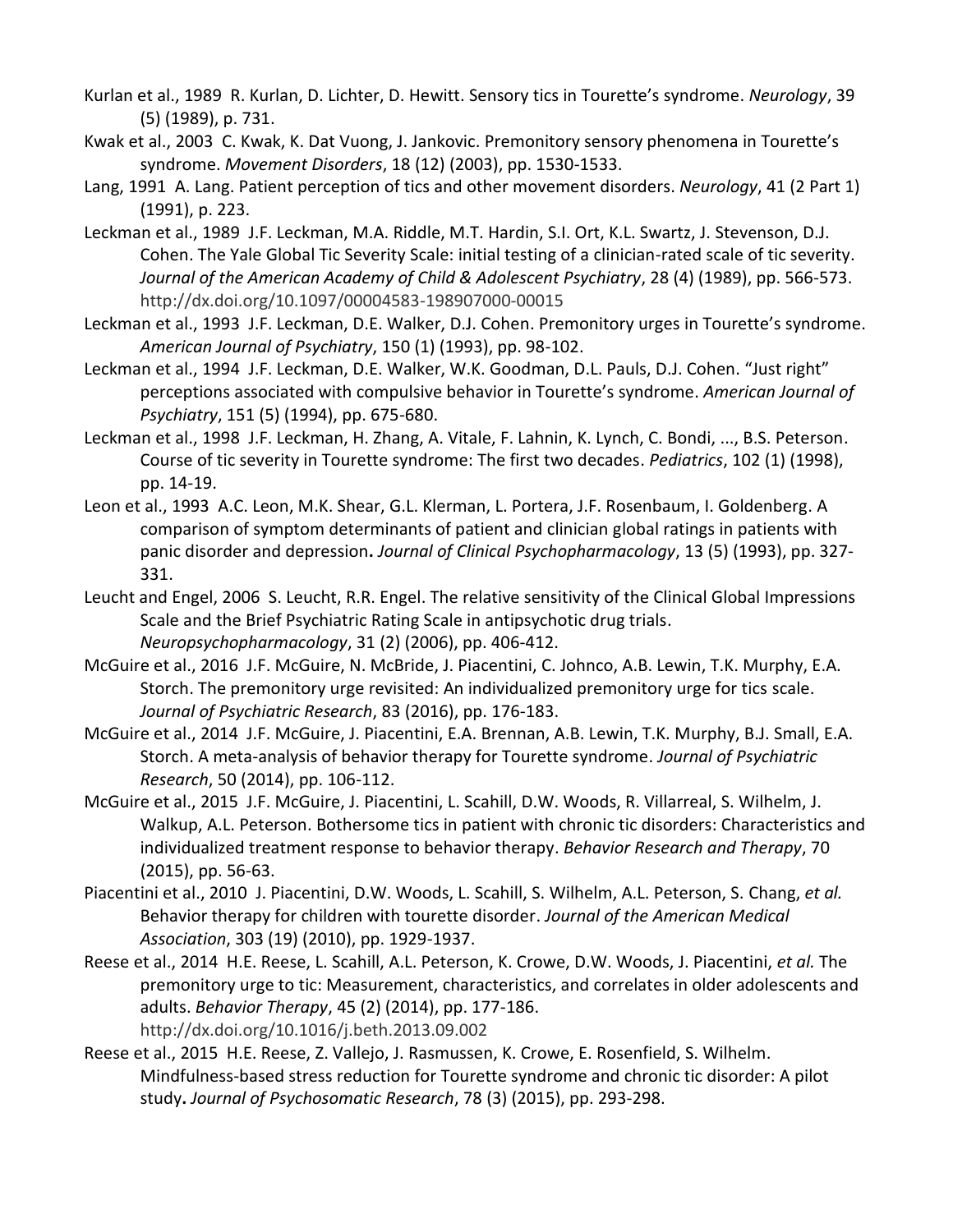- [Rozenman et al., 2015](https://www.sciencedirect.com/science/article/pii/S0005789417300916?via%3Dihub#bbb0310) R. Rozenman, O. Johnson, S. Chang, D. Woods, J. Walkup, S. Wilhelm, A. Peterson, L. Scahill, J. Piacentini. Relationships between Premonitory Urge and Anxiety in Youth with Chronic Tic Disorders. *Children's Health Care*, 44 (2015), pp. 235-248.
- [Scahill et al., 1997](https://www.sciencedirect.com/science/article/pii/S0005789417300916?via%3Dihub#bbb0315) L. Scahill, M.A. Riddle, M. McSwiggin-Hardin, S.I. Ort, R.A. King, W.K. Goodman, D. Cicchetti. Children's Yale-Brown Obsessive Compulsive scale: Reliability and validity. *Journal of the American Academy of Child & Adolescent Psychiatry*, 36 (6) (1997), pp. 844-852.
- [Silverman et al., 2010](https://www.sciencedirect.com/science/article/pii/S0005789417300916?via%3Dihub#bbb0320) W.K. Silverman, W. Fleisig, B. Rabian, R.A. Peterson. Childhood anxiety sensitivity index**.** *Journal of Clinical Child Psychology*, 20 (2) (2010), pp. 162-168.
- [Specht et al., 2014](https://www.sciencedirect.com/science/article/pii/S0005789417300916?via%3Dihub#bbb0325) M.W. Specht, C.M. Nicotra, L.M. Kelly, D.W. Woods, E.J. Ricketts, C. Perry-Parrish, *et al.* A comparison of urge intensity and the probability of tic completion during tic freely and tic suppression conditions. *Behavior Modification*, 38 (2) (2014), pp. 297-318. <http://dx.doi.org/10.1177/0145445514537059>
- [Specht et al., 2013](https://www.sciencedirect.com/science/article/pii/S0005789417300916?via%3Dihub#bbb0330) M.W. Specht, D.W. Woods, C.M. Nicotra, L.M. Kelly, E.J. Ricketts, C.A. Conelea, *et al.* Effects of tic suppression: Ability to suppress, rebound, negative reinforcement, and habituation to the premonitory urge. *Behavior Research and Therapy*, 51 (1) (2013), pp. 24-30. <http://dx.doi.org/10.1016/j.brat.2012.09.009>
- [Specht et al., 2011](https://www.sciencedirect.com/science/article/pii/S0005789417300916?via%3Dihub#bbb0335) M.W. Specht, D.W. Woods, J. Piacentini, L. Scahill, S. Wilhelm, A.L. Peterson, ..., B.A. Buzella. Clinical characteristics of children and adolescents with a primary tic disorder. *Journal of Developmental and Physical Disabilities*, 23 (1) (2011), pp. 15-31.
- [Spielmans and McFall, 2006](https://www.sciencedirect.com/science/article/pii/S0005789417300916?via%3Dihub#bbb0340) G.I. Spielmans, J.P. McFall. A comparative meta-analysis of the Clinical Global Impressions change in antidepressant trials. *Journal of Nervous and Mental Disease*, 194 (11) (2006), pp. 845-854.
- [Steinberg et al., 2009](https://www.sciencedirect.com/science/article/pii/S0005789417300916?via%3Dihub#bbb0345) T. Steinberg, S. Shmuel Baruch, A. Harush, R. Dar, D. Woods, J. Piacentini, A. Apter. Tic disorders and the premonitory urge. *Journal of Neural Transmission*, 117 (2) (2009), pp. 277-284.<http://dx.doi.org/10.1007/s00702-009-0353-3>
- [Ventura et al., 2007](https://www.sciencedirect.com/science/article/pii/S0005789417300916?via%3Dihub#bbb0350) J. Ventura, A. Cienfuegos, O. Boxer, R. Bilder. Clinical global impression of cognition in schizophrenia (CGI-CogS): Reliability and validity of a co-primary measure of cognition. *Schizophrenia Research*, 106 (1) (2007), pp. 59-69.
- [Verdellen et al., 2008](https://www.sciencedirect.com/science/article/pii/S0005789417300916?via%3Dihub#bbb0355) C.W.J. Verdellen, C.A.L. Hoogduin, B.S. Kato, G.P.J. Keijsers, D.C. Cath, H.B. Hoijtink. Habituation of premonitory sensations during exposure and response prevention treatment in Tourette's Syndrome. *Behavior Modification*, 32 (2) (2008), pp. 215-227. <http://dx.doi.org/10.1177/0145445507309020>
- [Verdellen et al., 2004](https://www.sciencedirect.com/science/article/pii/S0005789417300916?via%3Dihub#bbb0360) C.W.J. Verdellen, G.P.J. Keijsers, D.C. Cath, C.A.L. Hoogduin. Exposure with response prevention versus habit reversal in Tourette's syndrome: A controlled study. *Behaviour Research and Therapy,* 42 (5) (2004), pp. 501-511.
- [Wilhelm et al., 2003](https://www.sciencedirect.com/science/article/pii/S0005789417300916?via%3Dihub#bbb0365) S. Wilhelm, T. Deckersbach, B.J. Coffey, A. Bohne, A.L. Peterson, L. Baer. Habit reversal versus supportive psychotherapy for Tourette's disorder: A randomized controlled trial. *American Journal of Psychiatry*, 160 (6) (2003), pp. 1175-1177.
- [Wilhelm et al., 2012](https://www.sciencedirect.com/science/article/pii/S0005789417300916?via%3Dihub#bbb0370) S. Wilhelm, A.L. Peterson, J. Piacentini, D.W. Woods, T. Deckersbach, D.G. Sukhodolsky, ..., L. Scahill. Randomized trial of behavior therapy for adults with Tourette syndrome. *Archives of General Psychiatry*, 69 (8) (2012), pp. 795-803.
- [Woods and Himle, 2004](https://www.sciencedirect.com/science/article/pii/S0005789417300916?via%3Dihub#bbb0375) D.W. Woods, M.B. Himle. Creating tic suppression: Comparing the effects of verbal instruction to differential reinforcement. *Journal of Applied Behavior Analysis*, 37 (3) (2004), pp. 417-420.
- [Woods et al., 2000](https://www.sciencedirect.com/science/article/pii/S0005789417300916?via%3Dihub#bbb0380) D.W. Woods, S.S. Hook, D.F. Spellman, P.C. Friman. Case study: Exposure and response prevention for an adolescent with Tourette's syndrome and OCD. *Journal of the*